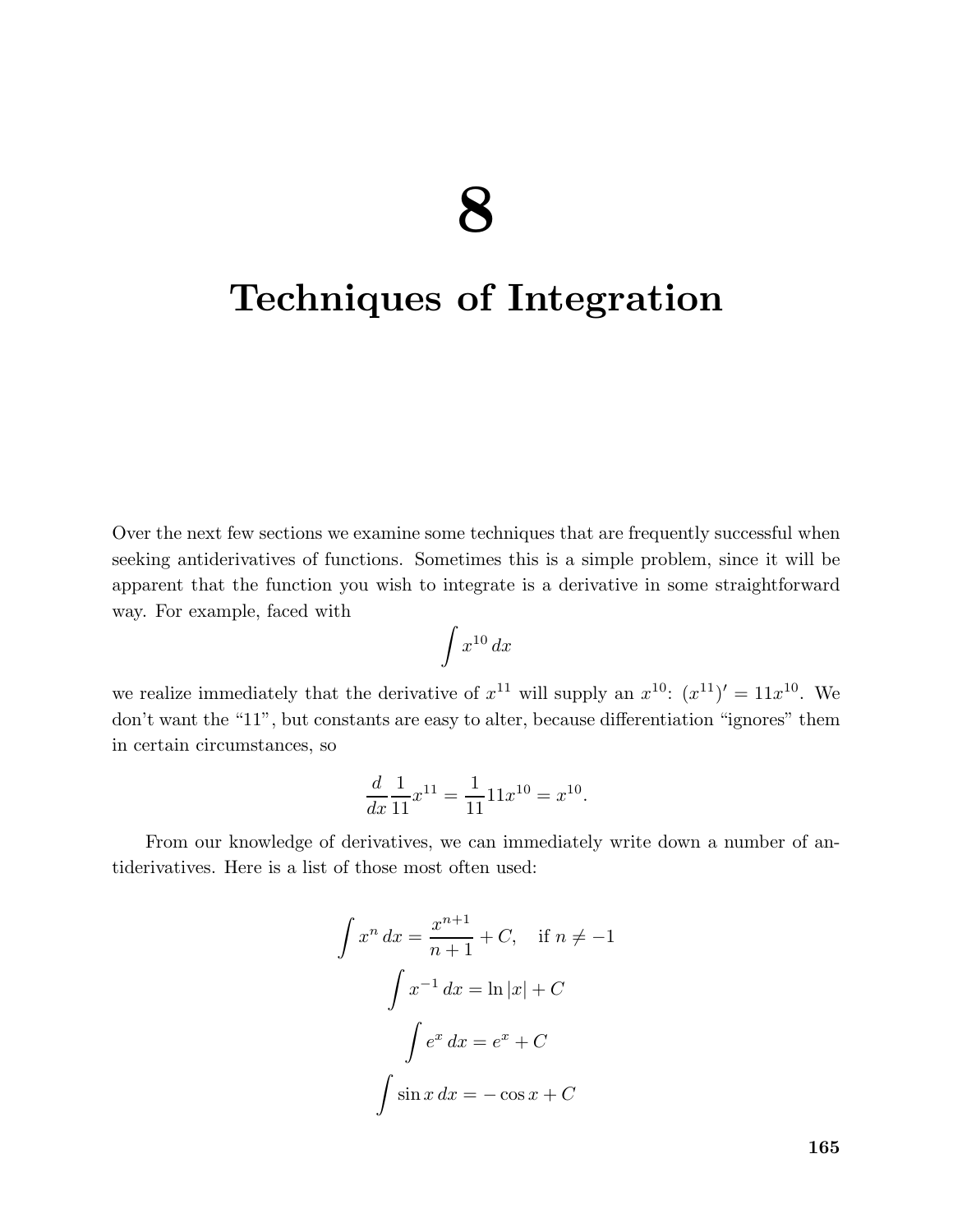$$
\int \cos x \, dx = \sin x + C
$$

$$
\int \sec^2 x \, dx = \tan x + C
$$

$$
\int \sec x \tan x \, dx = \sec x + C
$$

$$
\int \frac{1}{1 + x^2} \, dx = \arctan x + C
$$

$$
\int \frac{1}{\sqrt{1 - x^2}} \, dx = \arcsin x + C
$$

## 8.1 SUBSTITUTION

Needless to say, most problems we encounter will not be so simple. Here's a slightly more complicated example: find

$$
\int 2x\cos(x^2)\,dx.
$$

This is not a "simple" derivative, but a little thought reveals that it must have come from an application of the chain rule. Multiplied on the "outside" is  $2x$ , which is the derivative of the "inside" function  $x^2$ . Checking:

$$
\frac{d}{dx}\sin(x^2) = \cos(x^2)\frac{d}{dx}x^2 = 2x\cos(x^2),
$$

so

$$
\int 2x \cos(x^2) dx = \sin(x^2) + C.
$$

Even when the chain rule has "produced" a certain derivative, it is not always easy to see. Consider this problem:

$$
\int x^3 \sqrt{1-x^2} \, dx.
$$

There are two factors in this expression,  $x^3$  and  $\sqrt{1-x^2}$ , but it is not apparent that the chain rule is involved. Some clever rearrangement reveals that it is:

$$
\int x^3 \sqrt{1-x^2} \, dx = \int (-2x) \left(-\frac{1}{2}\right) (1 - (1 - x^2)) \sqrt{1 - x^2} \, dx.
$$

This looks messy, but we do now have something that looks like the result of the chain rule: the function  $1 - x^2$  has been substituted into  $-(1/2)(1-x)\sqrt{x}$ , and the derivative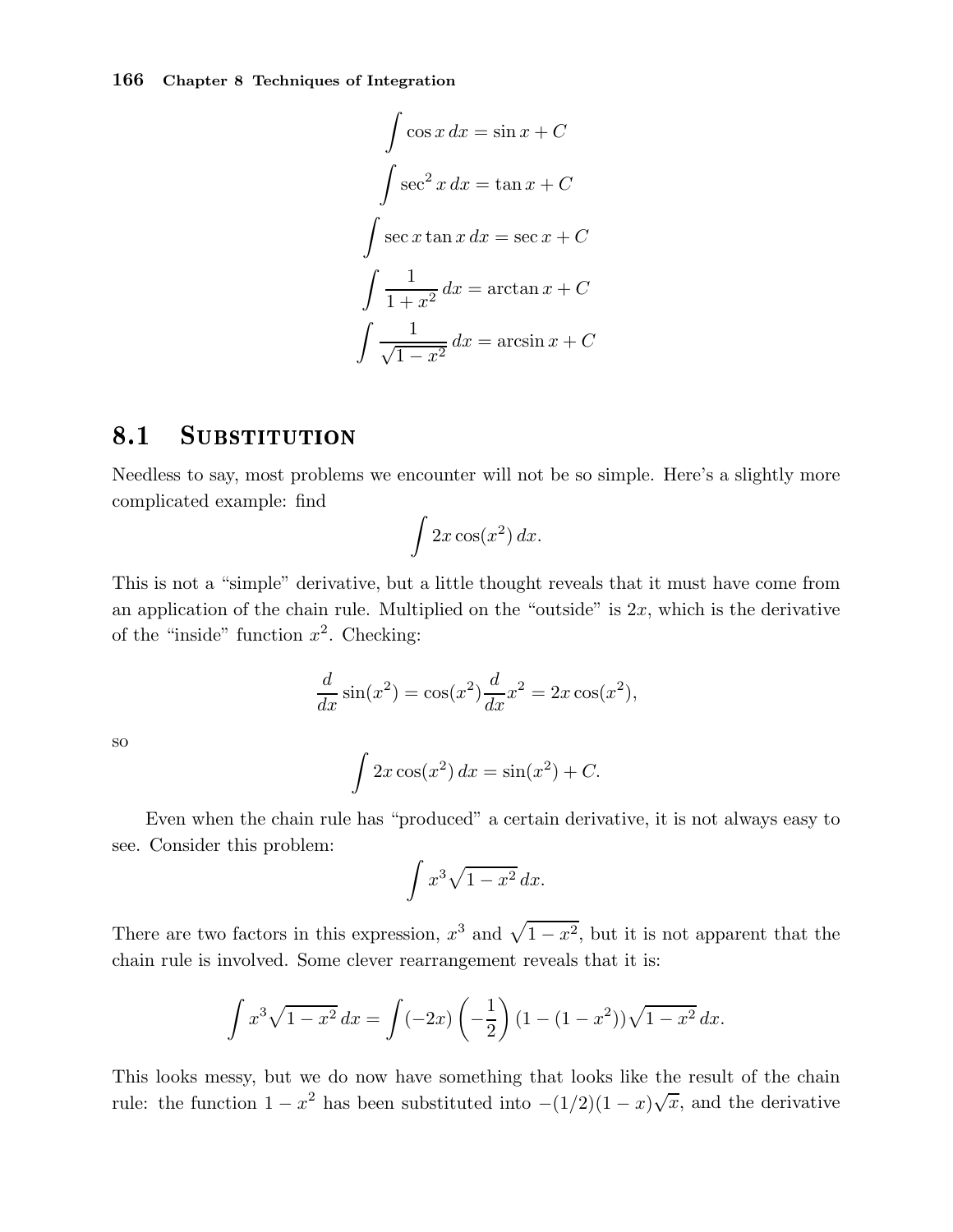of  $1-x^2$ ,  $-2x$ , multiplied on the outside. If we can find a function  $F(x)$  whose derivative is  $-(1/2)(1-x)\sqrt{x}$  we'll be done, since then

$$
\frac{d}{dx}F(1-x^2) = -2xF'(1-x^2) = (-2x)\left(-\frac{1}{2}\right)(1-(1-x^2))\sqrt{1-x^2}
$$

$$
= x^3\sqrt{1-x^2}
$$

But this isn't hard:

$$
\int -\frac{1}{2}(1-x)\sqrt{x} \, dx = \int -\frac{1}{2}(x^{1/2} - x^{3/2}) \, dx
$$
\n
$$
= -\frac{1}{2}\left(\frac{2}{3}x^{3/2} - \frac{2}{5}x^{5/2}\right) + C
$$
\n
$$
= \left(\frac{1}{5}x - \frac{1}{3}\right)x^{3/2} + C.
$$
\n(8.1.1)

So finally we have

$$
\int x^3 \sqrt{1 - x^2} \, dx = \left(\frac{1}{5}(1 - x^2) - \frac{1}{3}\right)(1 - x^2)^{3/2} + C.
$$

So we succeeded, but it required a clever first step, rewriting the original function so that it looked like the result of using the chain rule. Fortunately, there is a technique that makes such problems simpler, without requiring cleverness to rewrite a function in just the right way. It sometimes does not work, or may require more than one attempt, but the idea is simple: guess at the most likely candidate for the "inside function", then do some algebra to see what this requires the rest of the function to look like.

One frequently good guess is any complicated expression inside a square root, so we start by trying  $u = 1 - x^2$ , using a new variable, u, for convenience in the manipulations that follow. Now we know that the chain rule will multiply by the derivative of this inner function:

$$
\frac{du}{dx} = -2x,
$$

so we need to rewrite the original function to include this:

$$
\int x^3 \sqrt{1 - x^2} = \int x^3 \sqrt{u} \frac{-2x}{-2x} dx = \int \frac{x^2}{-2} \sqrt{u} \frac{du}{dx} dx.
$$

Recall that one benefit of the Leibniz notation is that it often turns out that what looks like ordinary arithmetic gives the correct answer, even if something more complicated is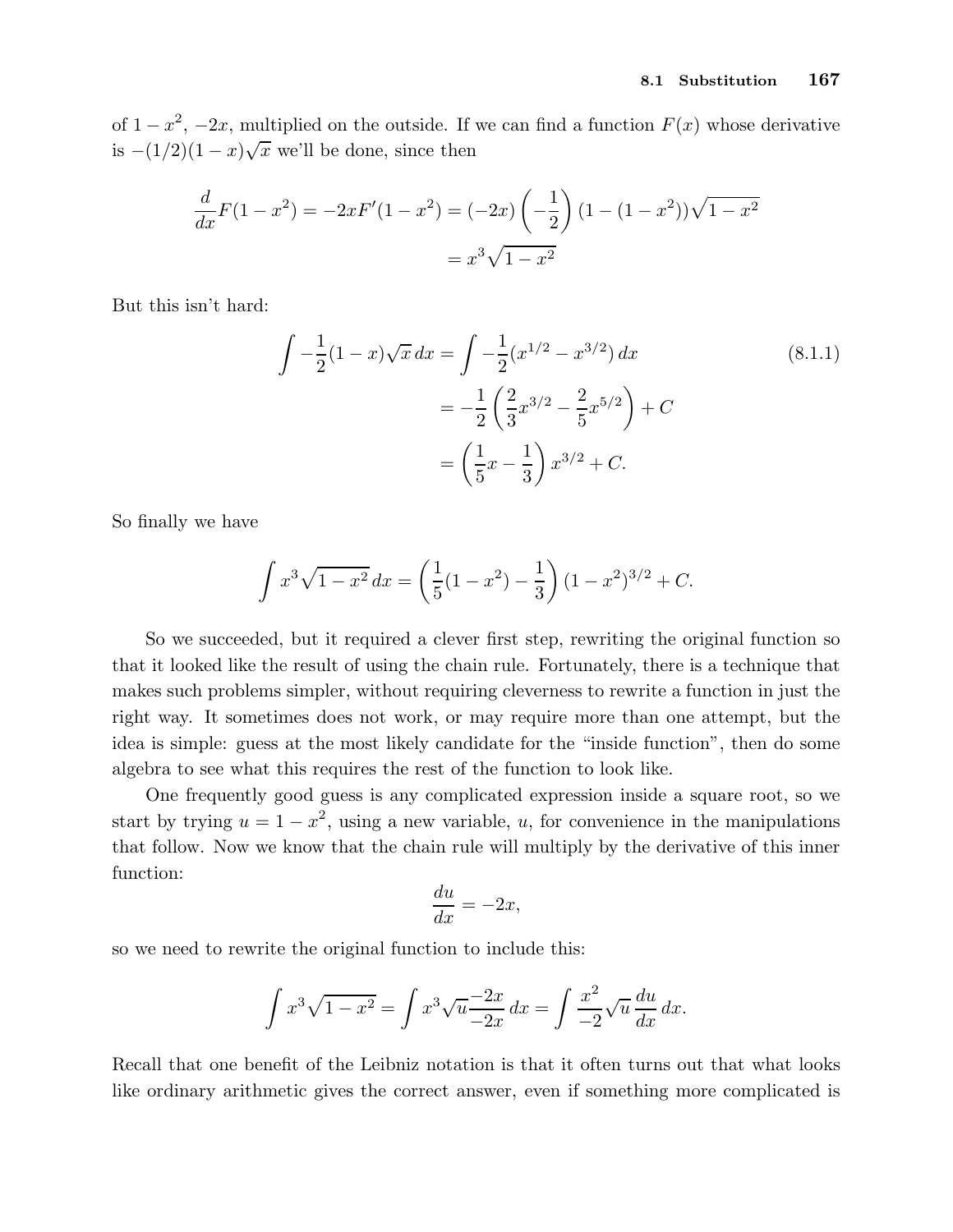going on. For example, in Leibniz notation the chain rule is

$$
\frac{dy}{dx} = \frac{dy}{dt}\frac{dt}{dx}.
$$

The same is true of our current expression:

$$
\int \frac{x^2}{-2} \sqrt{u} \frac{du}{dx} dx = \int \frac{x^2}{-2} \sqrt{u} du.
$$

Now we're almost there: since  $u = 1 - x^2$ ,  $x^2 = 1 - u$  and the integral is

$$
\int -\frac{1}{2}(1-u)\sqrt{u}\,du.
$$

It's no coincidence that this is exactly the integral we computed in (8.1.1), we have simply renamed the variable  $u$  to make the calculations less confusing. Just as before:

$$
\int -\frac{1}{2}(1-u)\sqrt{u}\,du = \left(\frac{1}{5}u - \frac{1}{3}\right)u^{3/2} + C.
$$

Then since  $u = 1 - x^2$ :

$$
\int x^3 \sqrt{1 - x^2} \, dx = \left(\frac{1}{5}(1 - x^2) - \frac{1}{3}\right)(1 - x^2)^{3/2} + C.
$$

To summarize: if we suspect that a given function is the derivative of another via the chain rule, we let u denote a likely candidate for the inner function, then translate the given function so that it is written entirely in terms of  $u$ , with no  $x$  remaining in the expression. If we can integrate this new function of  $u$ , then the antiderivative of the original function is obtained by replacing u by the equivalent expression in  $x$ .

Even in simple cases you may prefer to use this mechanical procedure, since it often helps to avoid silly mistakes. For example, consider again this simple problem:

$$
\int 2x\cos(x^2)\,dx.
$$

Let  $u = x^2$ , then  $du/dx = 2x$  or  $du = 2x dx$ . Since we have exactly  $2x dx$  in the original integral, we can replace it by du:

$$
\int 2x \cos(x^2) \, dx = \int \cos u \, du = \sin u + C = \sin(x^2) + C.
$$

This is not the only way to do the algebra, and typically there are many paths to the correct answer. Another possibility, for example, is: Since  $du/dx = 2x$ ,  $dx = du/2x$ , and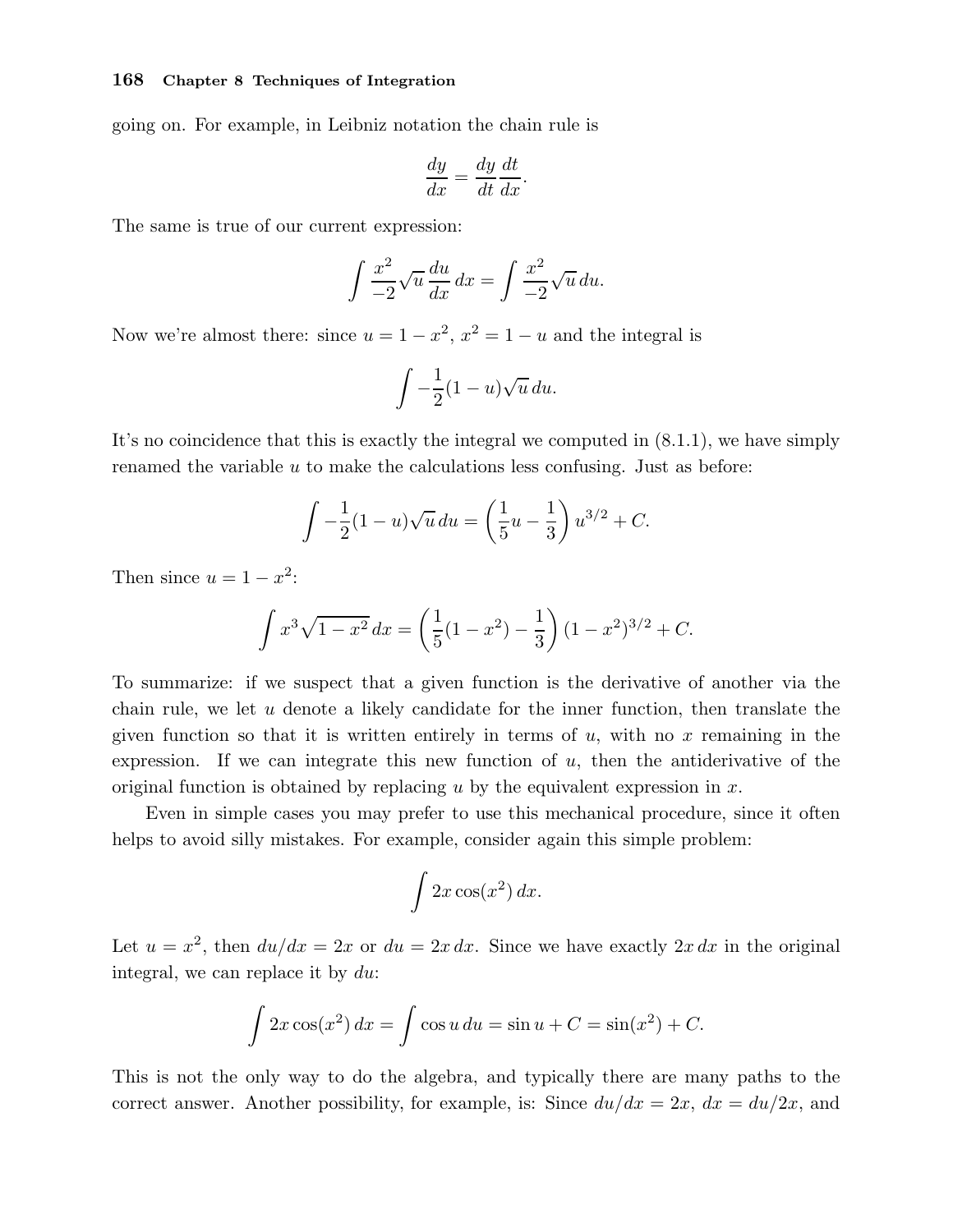then the integral becomes

$$
\int 2x \cos(x^2) \, dx = \int 2x \cos u \, \frac{du}{2x} = \int \cos u \, du.
$$

The important thing to remember is that you must eliminate all instances of the original variable x.

**EXAMPLE 8.1.1** Evaluate  $\int (ax+b)^n dx$ , assuming that a and b are constants,  $a \neq 0$ , and *n* is a positive integer. We let  $u = ax + b$  so  $du = a dx$  or  $dx = du/a$ . Then

$$
\int (ax+b)^n dx = \int \frac{1}{a} u^n du = \frac{1}{a(n+1)} u^{n+1} + C = \frac{1}{a(n+1)} (ax+b)^{n+1} + C.
$$

**EXAMPLE 8.1.2** Evaluate  $\int \sin(ax + b) dx$ , assuming that a and b are constants and  $a \neq 0$ . Again we let  $u = ax + b$  so  $du = a dx$  or  $dx = du/a$ . Then

$$
\int \sin(ax + b) \, dx = \int \frac{1}{a} \sin u \, du = \frac{1}{a} (-\cos u) + C = -\frac{1}{a} \cos(ax + b) + C.
$$

**EXAMPLE 8.1.3** Evaluate  $\int_4^4$ 2  $x\sin(x^2) dx$ . First we compute the antiderivative, then evaluate the definite integral. Let  $u = x^2$  so  $du = 2x dx$  or  $x dx = du/2$ . Then

$$
\int x \sin(x^2) \, dx = \int \frac{1}{2} \sin u \, du = \frac{1}{2} (-\cos u) + C = -\frac{1}{2} \cos(x^2) + C.
$$

Now

$$
\int_2^4 x \sin(x^2) \, dx = -\frac{1}{2} \cos(x^2) \Big|_2^4 = -\frac{1}{2} \cos(16) + \frac{1}{2} \cos(4).
$$

A somewhat neater alternative to this method is to change the original limits to match the variable u. Since  $u = x^2$ , when  $x = 2$ ,  $u = 4$ , and when  $x = 4$ ,  $u = 16$ . So we can do this:

$$
\int_{2}^{4} x \sin(x^{2}) dx = \int_{4}^{16} \frac{1}{2} \sin u du = -\frac{1}{2} (\cos u) \Big|_{4}^{16} = -\frac{1}{2} \cos(16) + \frac{1}{2} \cos(4).
$$

An incorrect, and dangerous, alternative is something like this:

$$
\int_2^4 x \sin(x^2) \, dx = \int_2^4 \frac{1}{2} \sin u \, du = -\frac{1}{2} \cos(u) \Big|_2^4 = -\frac{1}{2} \cos(x^2) \Big|_2^4 = -\frac{1}{2} \cos(16) + \frac{1}{2} \cos(4).
$$

This is incorrect because  $\int^4$ 2 1 2  $\sin u du$  means that u takes on values between 2 and 4, which is wrong. It is dangerous, because it is very easy to get to the point − 1 2  $\cos(u)$  4 2 and forget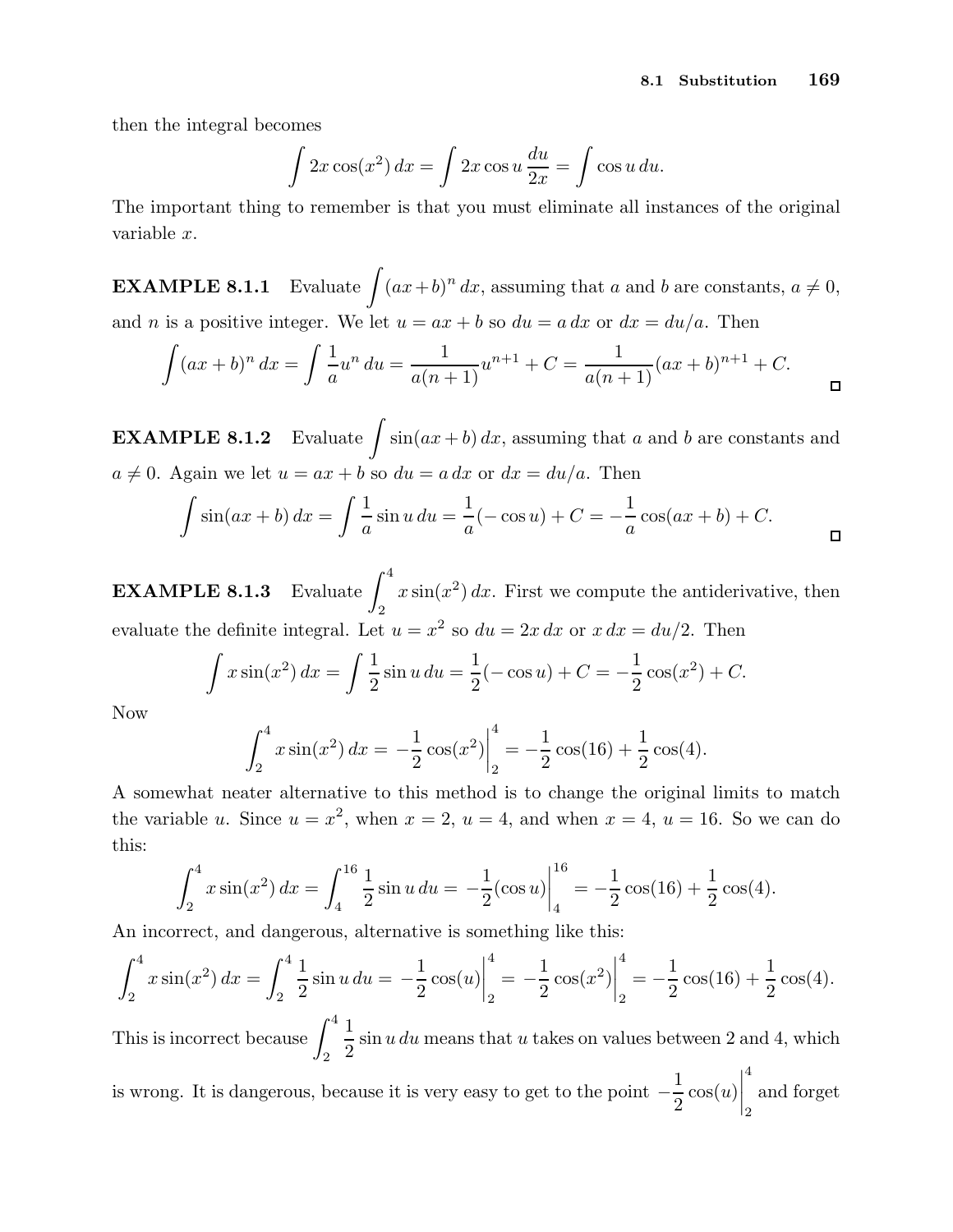to substitute  $x^2$  back in for u, thus getting the incorrect answer  $-$ 1 2  $\cos(4) + \frac{1}{2}$ 2 cos(2). A somewhat clumsy, but acceptable, alternative is something like this:

$$
\int_{2}^{4} x \sin(x^{2}) dx = \int_{x=2}^{x=4} \frac{1}{2} \sin u du = -\frac{1}{2} \cos(u) \Big|_{x=2}^{x=4} = -\frac{1}{2} \cos(x^{2}) \Big|_{2}^{4} = -\frac{\cos(16)}{2} + \frac{\cos(4)}{2}.
$$

**EXAMPLE 8.1.4** Evaluate  $\int_{1/2}^{1/2}$ 1/4  $\cos(\pi t)$  $\sin^2(\pi t)$ dt. Let  $u = \sin(\pi t)$  so  $du = \pi \cos(\pi t) dt$  or  $du/\pi = \cos(\pi t) dt$ . We change the limits to  $\sin(\pi/4) = \sqrt{2}/2$  and  $\sin(\pi/2) = 1$ . Then

$$
\int_{1/4}^{1/2} \frac{\cos(\pi t)}{\sin^2(\pi t)} dt = \int_{\sqrt{2}/2}^1 \frac{1}{\pi} \frac{1}{u^2} du = \int_{\sqrt{2}/2}^1 \frac{1}{\pi} u^{-2} du = \frac{1}{\pi} \frac{u^{-1}}{-1} \Big|_{\sqrt{2}/2}^1 = -\frac{1}{\pi} + \frac{\sqrt{2}}{\pi}.
$$

## Exercises 8.1.

Find the antiderivatives or evaluate the definite integral in each problem.

1. 
$$
\int (1-t)^9 dt \Rightarrow
$$
  
\n2.  $\int (x^2 + 1)^2 dx \Rightarrow$   
\n3.  $\int x(x^2 + 1)^{100} dx \Rightarrow$   
\n4.  $\int \frac{1}{\sqrt[3]{1-5t}} dt \Rightarrow$   
\n5.  $\int \sin^3 x \cos x dx \Rightarrow$   
\n6.  $\int x \sqrt{100-x^2} dx \Rightarrow$   
\n7.  $\int \frac{x^2}{\sqrt{1-x^3}} dx \Rightarrow$   
\n8.  $\int \cos(\pi t) \cos(\sin(\pi t)) dt \Rightarrow$   
\n9.  $\int \frac{\sin x}{\cos^3 x} dx \Rightarrow$   
\n10.  $\int \tan x dx \Rightarrow$   
\n11.  $\int_0^{\pi} \sin^5(3x) \cos(3x) dx \Rightarrow$   
\n12.  $\int \sec^2 x \tan x dx \Rightarrow$   
\n13.  $\int_0^{\sqrt{\pi}/2} x \sec^2(x^2) \tan(x^2) dx \Rightarrow$   
\n14.  $\int \frac{\sin(\tan x)}{\cos^2 x} dx \Rightarrow$   
\n15.  $\int_3^4 \frac{1}{(3x-7)^2} dx \Rightarrow$   
\n16.  $\int_0^{\pi/6} (\cos^2 x - \sin^2 x) dx \Rightarrow$   
\n17.  $\int \frac{6x}{(x^2-7)^{1/9}} dx \Rightarrow$   
\n18.  $\int_{-1}^1 (2x^3 - 1)(x^4 - 2x)^6 dx \Rightarrow$   
\n19.  $\int_{-1}^1 \sin^7 x dx \Rightarrow$   
\n20.  $\int f(x) f'(x) dx \Rightarrow$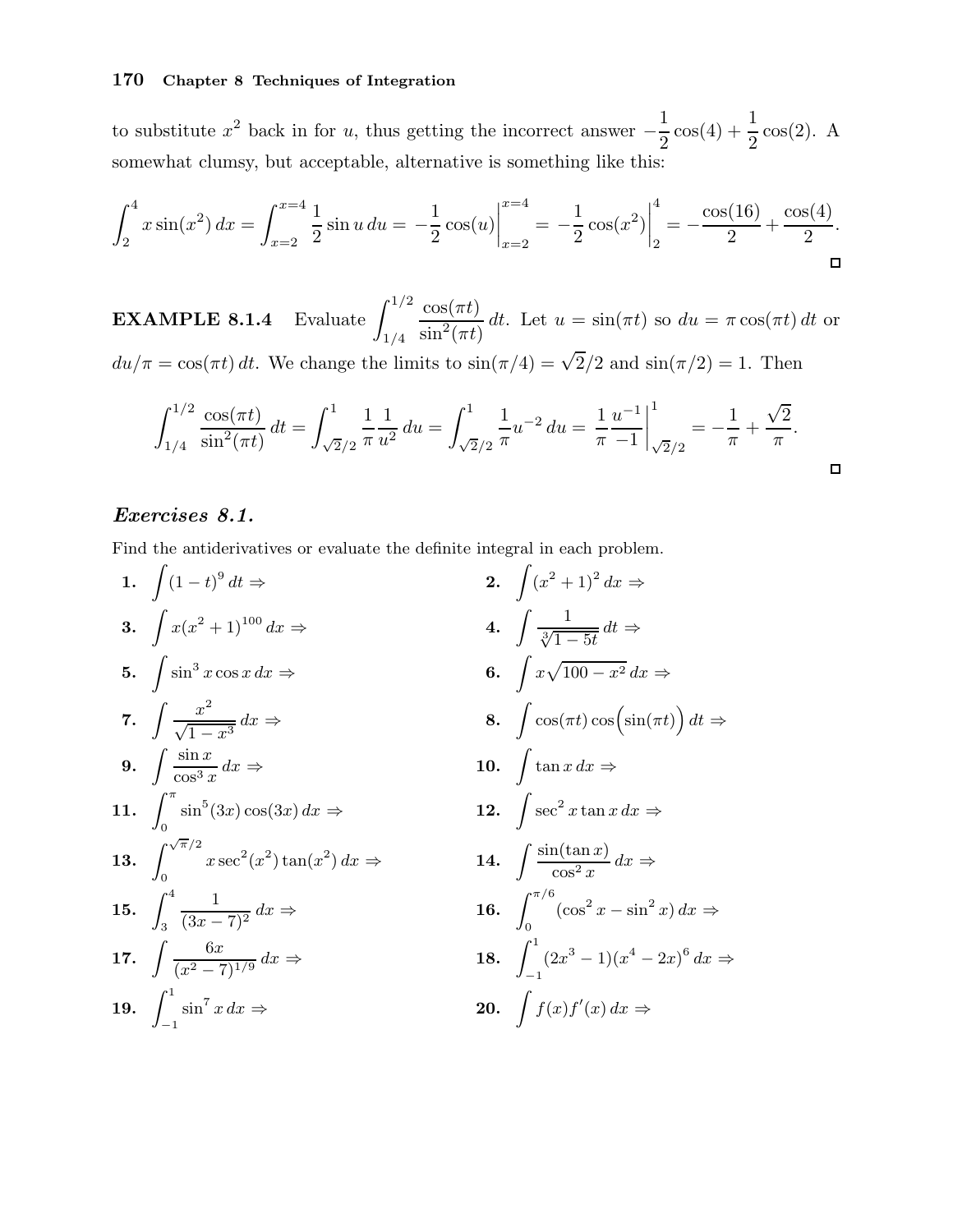#### 8.2 POWERS OF SINE AND COSINE

Functions consisting of products of the sine and cosine can be integrated by using substitution and trigonometric identities. These can sometimes be tedious, but the technique is straightforward. Some examples will suffice to explain the approach.

**EXAMPLE 8.2.1** Evaluate  $\int \sin^5 x \, dx$ . Rewrite the function:

$$
\int \sin^5 x \, dx = \int \sin x \sin^4 x \, dx = \int \sin x (\sin^2 x)^2 \, dx = \int \sin x (1 - \cos^2 x)^2 \, dx.
$$

Now use  $u = \cos x$ ,  $du = -\sin x dx$ :

$$
\int \sin x (1 - \cos^2 x)^2 dx = \int -(1 - u^2)^2 du
$$
  
= 
$$
\int -(1 - 2u^2 + u^4) du
$$
  
= 
$$
-u + \frac{2}{3}u^3 - \frac{1}{5}u^5 + C
$$
  
= 
$$
-\cos x + \frac{2}{3}\cos^3 x - \frac{1}{5}\cos^5 x + C.
$$

**EXAMPLE 8.2.2** Evaluate  $\int \sin^6 x \, dx$ . Use  $\sin^2 x = (1 - \cos(2x))/2$  to rewrite the function:

$$
\int \sin^6 x \, dx = \int (\sin^2 x)^3 \, dx = \int \frac{(1 - \cos 2x)^3}{8} \, dx
$$

$$
= \frac{1}{8} \int 1 - 3\cos 2x + 3\cos^2 2x - \cos^3 2x \, dx.
$$

Now we have four integrals to evaluate:

$$
\int 1 \, dx = x
$$

and

$$
\int -3\cos 2x \, dx = -\frac{3}{2}\sin 2x
$$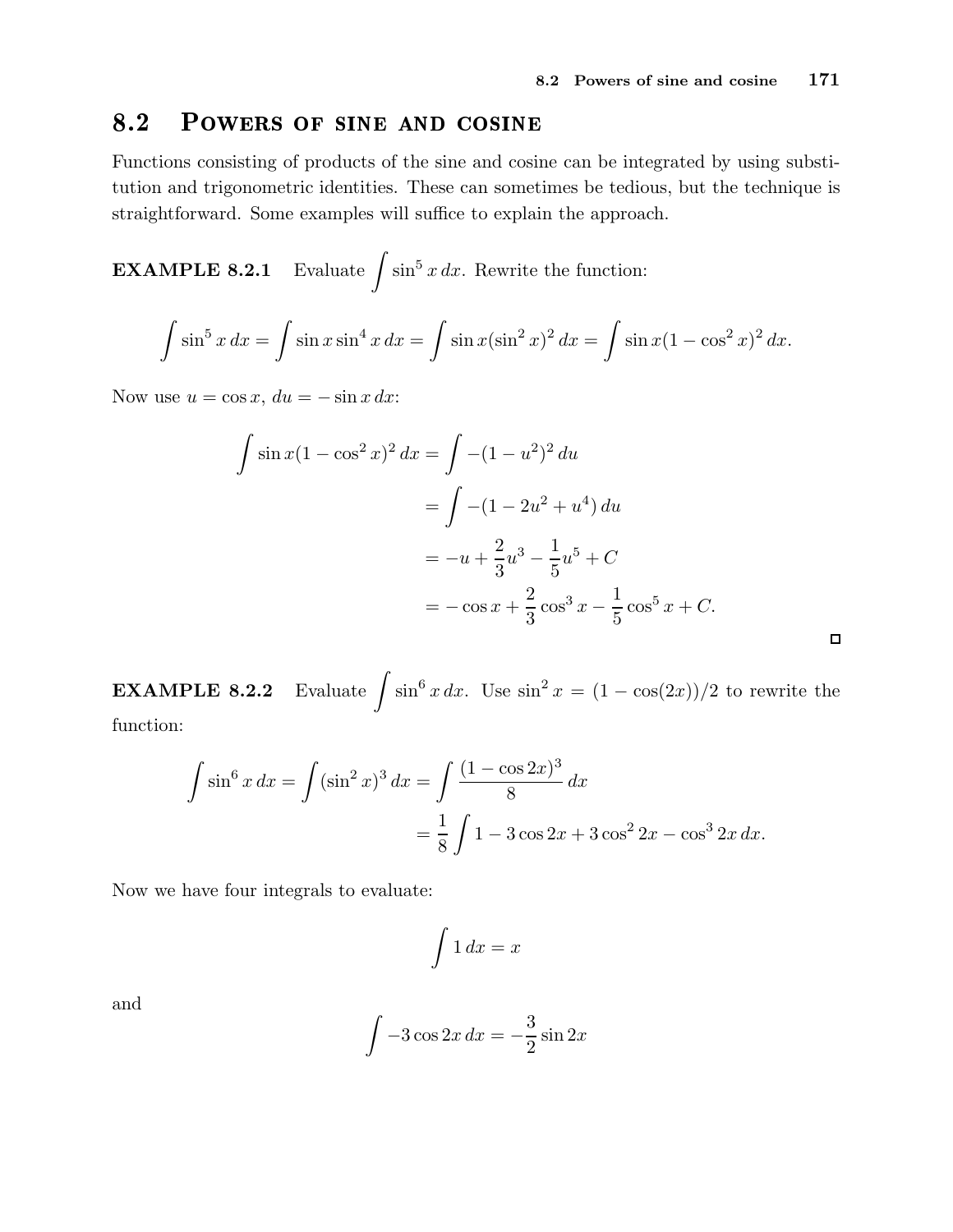are easy. The  $\cos^3 2x$  integral is like the previous example:

$$
\int -\cos^3 2x \, dx = \int -\cos 2x \cos^2 2x \, dx
$$

$$
= \int -\cos 2x (1 - \sin^2 2x) \, dx
$$

$$
= \int -\frac{1}{2} (1 - u^2) \, du
$$

$$
= -\frac{1}{2} \left( u - \frac{u^3}{3} \right)
$$

$$
= -\frac{1}{2} \left( \sin 2x - \frac{\sin^3 2x}{3} \right).
$$

And finally we use another trigonometric identity,  $\cos^2 x = (1 + \cos(2x))/2$ :

$$
\int 3\cos^2 2x \, dx = 3 \int \frac{1 + \cos 4x}{2} \, dx = \frac{3}{2} \left( x + \frac{\sin 4x}{4} \right).
$$

So at long last we get

$$
\int \sin^6 x \, dx = \frac{x}{8} - \frac{3}{16} \sin 2x - \frac{1}{16} \left( \sin 2x - \frac{\sin^3 2x}{3} \right) + \frac{3}{16} \left( x + \frac{\sin 4x}{4} \right) + C.
$$

**EXAMPLE 8.2.3** Evaluate  $\int \sin^2 x \cos^2 x dx$ . Use the formulas  $\sin^2 x = (1-\cos(2x))/2$ and  $\cos^2 x = (1 + \cos(2x))/2$  to get:

$$
\int \sin^2 x \cos^2 x \, dx = \int \frac{1 - \cos(2x)}{2} \cdot \frac{1 + \cos(2x)}{2} \, dx.
$$

 $\Box$ 

The remainder is left as an exercise.

## Exercises 8.2.

Find the antiderivatives.

1. 
$$
\int \sin^2 x \, dx \Rightarrow
$$
  
\n2.  $\int \sin^3 x \, dx \Rightarrow$   
\n3.  $\int \sin^4 x \, dx \Rightarrow$   
\n4.  $\int \cos^2 x \sin^3 x \, dx \Rightarrow$   
\n5.  $\int \cos^3 x \, dx \Rightarrow$   
\n6.  $\int \sin^2 x \cos^2 x \, dx \Rightarrow$   
\n7.  $\int \cos^3 x \sin^2 x \, dx \Rightarrow$   
\n8.  $\int \sin x (\cos x)^{3/2} \, dx \Rightarrow$   
\n9.  $\int \sec^2 x \csc^2 x \, dx \Rightarrow$   
\n10.  $\int \tan^3 x \sec x \, dx \Rightarrow$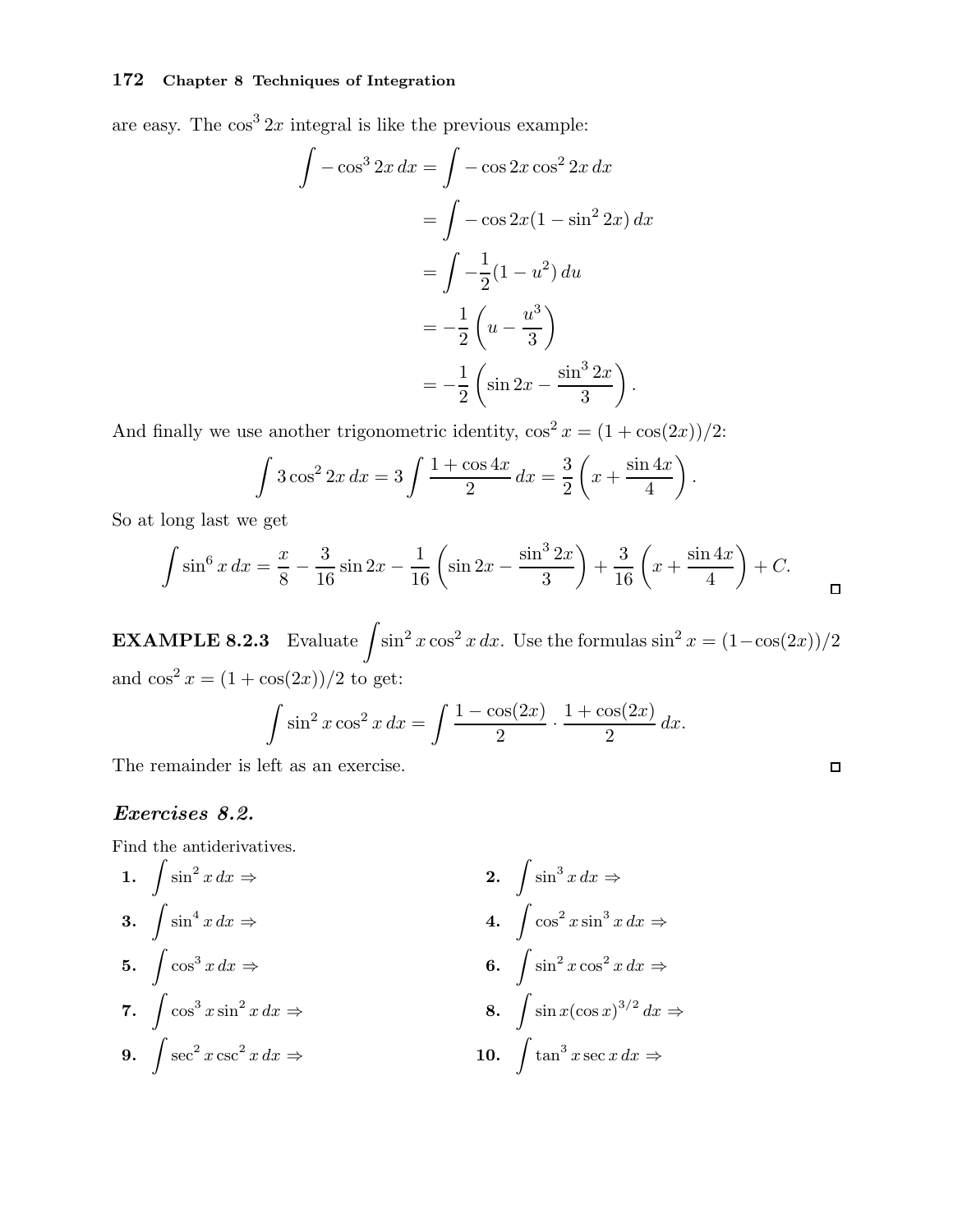## TRIGONOMETRIC SUBSTITUTIONS

So far we have seen that it sometimes helps to replace a subexpression of a function by a single variable. Occasionally it can help to replace the original variable by something more complicated. This seems like a "reverse" substitution, but it is really no different in principle than ordinary substitution.

**EXAMPLE 8.3.1** Evaluate 
$$
\int \sqrt{1 - x^2} dx
$$
. Let  $x = \sin u$  so  $dx = \cos u du$ . Then  

$$
\int \sqrt{1 - x^2} dx = \int \sqrt{1 - \sin^2 u} \cos u du = \int \sqrt{\cos^2 u} \cos u du.
$$

We would like to replace  $\sqrt{\cos^2 u}$  by  $\cos u$ , but this is valid only if  $\cos u$  is positive, since  $\sqrt{\cos^2 u}$  is positive. Consider again the substitution  $x = \sin u$ . We could just as well think of this as  $u = \arcsin x$ . If we do, then by the definition of the arcsine,  $-\pi/2 \le u \le \pi/2$ , so  $\cos u \geq 0$ . Then we continue:

$$
\int \sqrt{\cos^2 u} \cos u \, du = \int \cos^2 u \, du = \int \frac{1 + \cos 2u}{2} \, du = \frac{u}{2} + \frac{\sin 2u}{4} + C
$$

$$
= \frac{\arcsin x}{2} + \frac{\sin(2 \arcsin x)}{4} + C.
$$

This is a perfectly good answer, though the term  $sin(2 arcsin x)$  is a bit unpleasant. It is possible to simplify this. Using the identity  $\sin 2x = 2 \sin x \cos x$ , we can write  $\sin 2u =$  $2 \sin u \cos u = 2 \sin(\arcsin x)\sqrt{1-\sin^2 u} = 2x\sqrt{1-\sin^2(\arcsin x)} = 2x\sqrt{1-x^2}$ . Then the full antiderivative is

$$
\frac{\arcsin x}{2} + \frac{2x\sqrt{1-x^2}}{4} = \frac{\arcsin x}{2} + \frac{x\sqrt{1-x^2}}{2} + C.
$$

This type of substitution is usually indicated when the function you wish to integrate contains a polynomial expression that might allow you to use the fundamental identity  $\sin^2 x + \cos^2 x = 1$  in one of three forms:

$$
\cos^2 x = 1 - \sin^2 x \qquad \sec^2 x = 1 + \tan^2 x \qquad \tan^2 x = \sec^2 x - 1.
$$

If your function contains  $1-x^2$ , as in the example above, try  $x = \sin u$ ; if it contains  $1+x^2$ try  $x = \tan u$ ; and if it contains  $x^2 - 1$ , try  $x = \sec u$ . Sometimes you will need to try something a bit different to handle constants other than one.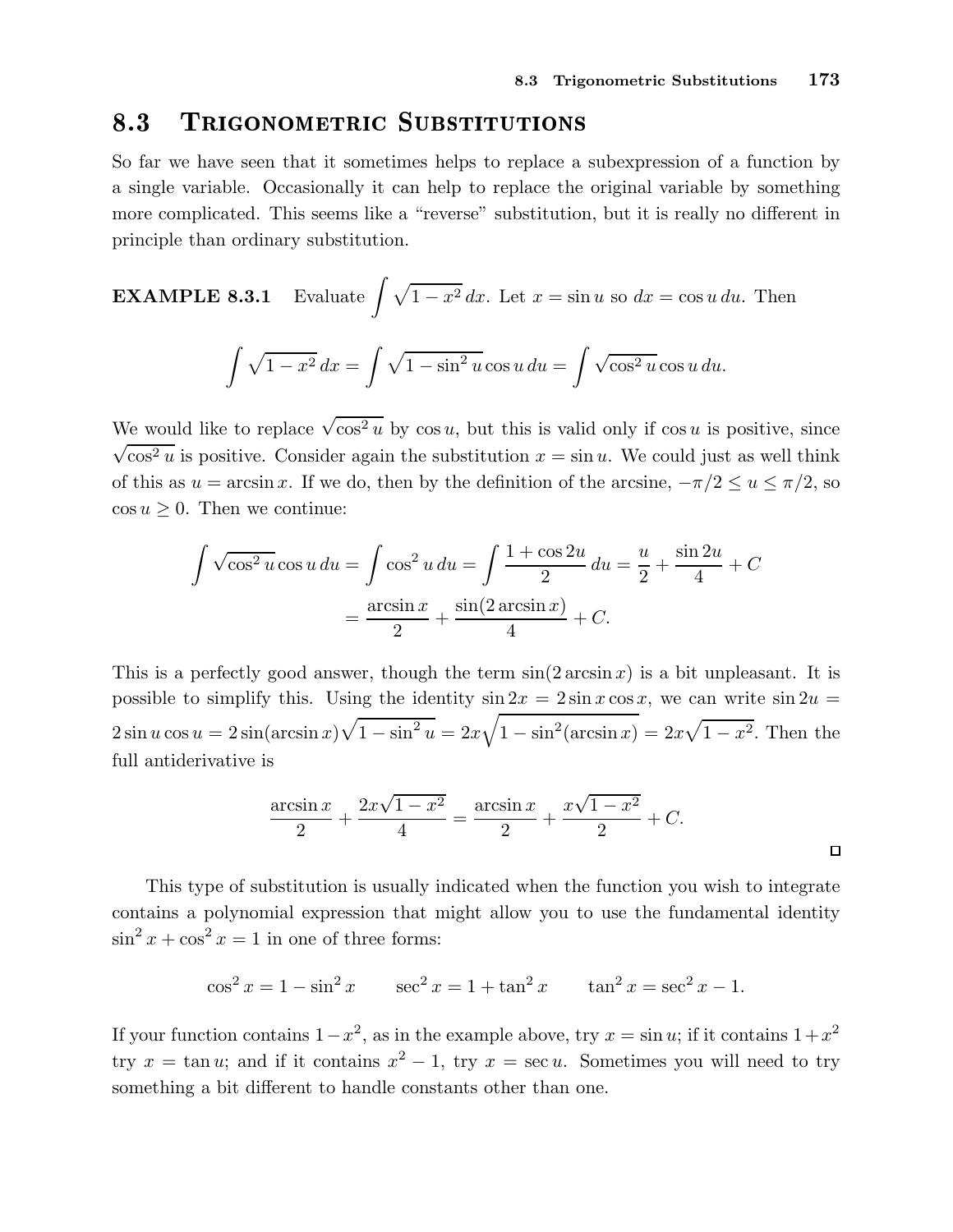EXAMPLE 8.3.2  $4 - 9x^2 dx$ . We start by rewriting this so that it looks more like the previous example:

$$
\int \sqrt{4 - 9x^2} \, dx = \int \sqrt{4(1 - (3x/2)^2)} \, dx = \int 2\sqrt{1 - (3x/2)^2} \, dx.
$$

Now let  $3x/2 = \sin u$  so  $(3/2) dx = \cos u du$  or  $dx = (2/3) \cos u du$ . Then

$$
\int 2\sqrt{1 - (3x/2)^2} \, dx = \int 2\sqrt{1 - \sin^2 u} \, (2/3) \cos u \, du = \frac{4}{3} \int \cos^2 u \, du
$$
  
=  $\frac{4u}{6} + \frac{4 \sin 2u}{12} + C$   
=  $\frac{2 \arcsin(3x/2)}{3} + \frac{2 \sin u \cos u}{3} + C$   
=  $\frac{2 \arcsin(3x/2)}{3} + \frac{2 \sin(\arcsin(3x/2)) \cos(\arcsin(3x/2))}{3} + C$   
=  $\frac{2 \arcsin(3x/2)}{3} + \frac{2(3x/2)\sqrt{1 - (3x/2)^2}}{3} + C$   
=  $\frac{2 \arcsin(3x/2)}{3} + \frac{x\sqrt{4 - 9x^2}}{2} + C$ ,

using some of the work from example 8.3.1.

**EXAMPLE 8.3.3** Evaluate 
$$
\int \sqrt{1 + x^2} dx
$$
. Let  $x = \tan u$ ,  $dx = \sec^2 u du$ , so  

$$
\int \sqrt{1 + x^2} dx = \int \sqrt{1 + \tan^2 u} \sec^2 u du = \int \sqrt{\sec^2 u} \sec^2 u du.
$$

Since  $u = \arctan(x)$ ,  $-\pi/2 \le u \le \pi/2$  and sec  $u \ge 0$ , so  $\sqrt{\sec^2 u} = \sec u$ . Then

$$
\int \sqrt{\sec^2 u} \sec^2 u \, du = \int \sec^3 u \, du.
$$

In problems of this type, two integrals come up frequently:  $\int \sec^3 u \, du$  and  $\int \sec u \, du$ . Both have relatively nice expressions but they are a bit tricky to discover.

 $\Box$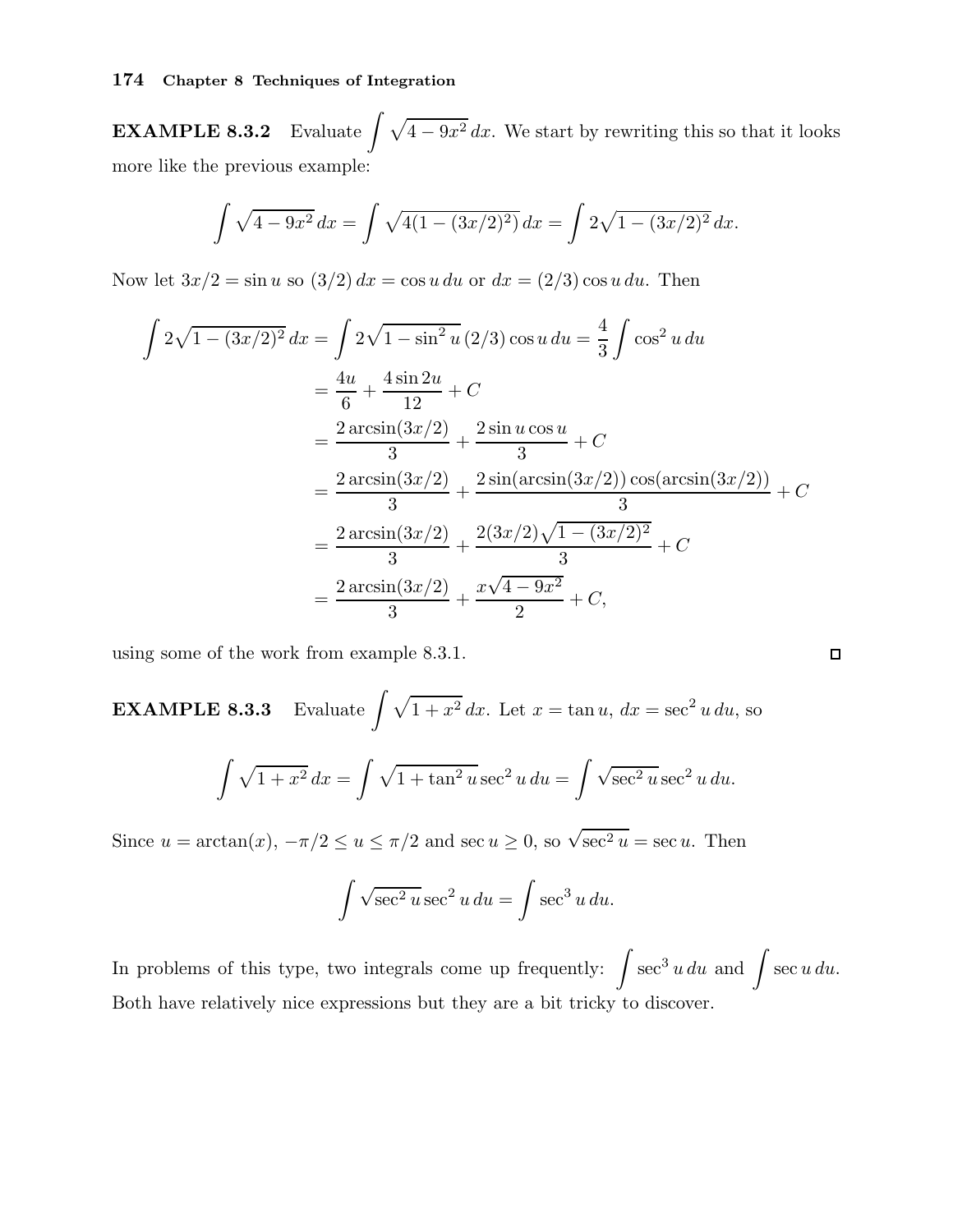First we do  $\int \sec u \, du$ , which we will need to compute  $\int \sec^3 u \, du$ :

$$
\int \sec u \, du = \int \sec u \, \frac{\sec u + \tan u}{\sec u + \tan u} \, du
$$

$$
= \int \frac{\sec^2 u + \sec u \tan u}{\sec u + \tan u} \, du.
$$

Now let  $w = \sec u + \tan u$ ,  $dw = \sec u \tan u + \sec^2 u du$ , exactly the numerator of the function we are integrating. Thus

$$
\int \sec u \, du = \int \frac{\sec^2 u + \sec u \tan u}{\sec u + \tan u} \, du = \int \frac{1}{w} \, dw = \ln |w| + C
$$

$$
= \ln |\sec u + \tan u| + C.
$$

Now for 
$$
\int \sec^3 u \, du
$$
:  
\n
$$
\sec^3 u = \frac{\sec^3 u}{2} + \frac{\sec^3 u}{2} = \frac{\sec^3 u}{2} + \frac{(\tan^2 u + 1)\sec u}{2} = \frac{\sec^3 u}{2} + \frac{\sec u \tan^2 u}{2} + \frac{\sec u}{2} = \frac{\sec^3 u + \sec u \tan^2 u}{2} + \frac{\sec u}{2}.
$$

We already know how to integrate  $\sec u$ , so we just need the first quotient. This is "simply" a matter of recognizing the product rule in action:

$$
\int \sec^3 u + \sec u \tan^2 u \, du = \sec u \tan u.
$$

So putting these together we get

$$
\int \sec^3 u \, du = \frac{\sec u \tan u}{2} + \frac{\ln|\sec u + \tan u|}{2} + C,
$$

and reverting to the original variable  $x$ :

$$
\int \sqrt{1+x^2} \, dx = \frac{\sec u \tan u}{2} + \frac{\ln|\sec u + \tan u|}{2} + C
$$
  
= 
$$
\frac{\sec(\arctan x) \tan(\arctan x)}{2} + \frac{\ln|\sec(\arctan x) + \tan(\arctan x)|}{2} + C
$$
  
= 
$$
\frac{x\sqrt{1+x^2}}{2} + \frac{\ln|\sqrt{1+x^2} + x|}{2} + C,
$$

using  $\tan(\arctan x) = x$  and  $\sec(\arctan x) = \sqrt{1 + \tan^2(\arctan x)} = \sqrt{1 + x^2}$ .  $\Box$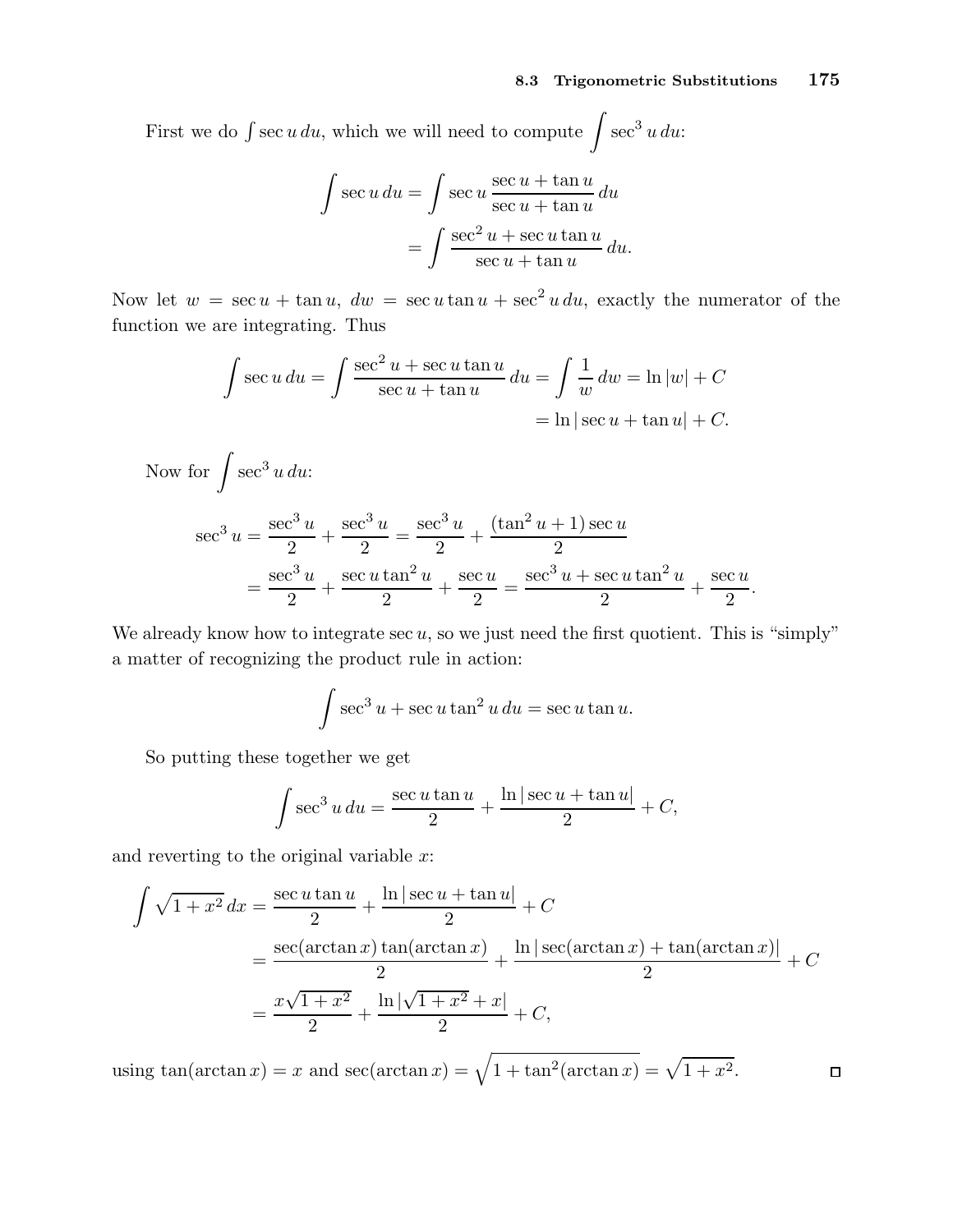## Exercises 8.3.

Find the antiderivatives.

- 1.  $\int \csc x \, dx \Rightarrow$  2.  $\csc^3 x \, dx \Rightarrow$ 3.  $\int \sqrt{x^2 - 1} \, dx \Rightarrow$  4.  $\int \sqrt{x^2 - 1} \, dx$ 4.  $\int \sqrt{9+4x^2} \, dx \Rightarrow$ 5.  $\int x\sqrt{1-x^2}\,dx \Rightarrow$  6.  $x^2\sqrt{1-x^2}\,dx \Rightarrow$ 7.  $\int \frac{1}{\sqrt{1-\frac{1}{2}}}\,$  $\sqrt{1+x^2}$  $dx \Rightarrow$  8.  $\int \sqrt{x^2 + 2x} \, dx \Rightarrow$ 9.  $\int \frac{1}{2(1-x^2)^{1/2}}$  $x^2(1+x^2)$  $dx \Rightarrow$  10.  $\int \frac{x^2}{\sqrt{4-x^2}}$  $\frac{x}{\sqrt{4-x^2}} dx \Rightarrow$ 11.  $\int \frac{\sqrt{x}}{x}$  $\sqrt{1-x}$  $dx \Rightarrow$  12.  $\int \frac{x^3}{\sqrt{4x^2}}$  $\frac{x}{\sqrt{4x^2-1}} dx \Rightarrow$
- **13.** Compute  $\int \sqrt{x^2 + 1} dx$ . (Hint: make the substitution  $x = \sinh(u)$  and then use exercise 6 in section 4.11.)
- 14. Fix  $t > 0$ . The shaded region in the left-hand graph in figure 4.11.2 is bounded by  $y =$ x tanh t,  $y = 0$ , and  $x^2 - y^2 = 1$ . Prove that twice the area of this region is t, as claimed in section 4.11.

#### **INTEGRATION BY PARTS** 8.4

We have already seen that recognizing the product rule can be useful, when we noticed that

$$
\int \sec^3 u + \sec u \tan^2 u \, du = \sec u \tan u.
$$

As with substitution, we do not have to rely on insight or cleverness to discover such antiderivatives; there is a technique that will often help to uncover the product rule.

Start with the product rule:

$$
\frac{d}{dx}f(x)g(x) = f'(x)g(x) + f(x)g'(x).
$$

We can rewrite this as

$$
f(x)g(x) = \int f'(x)g(x) dx + \int f(x)g'(x) dx,
$$

and then

$$
\int f(x)g'(x) dx = f(x)g(x) - \int f'(x)g(x) dx.
$$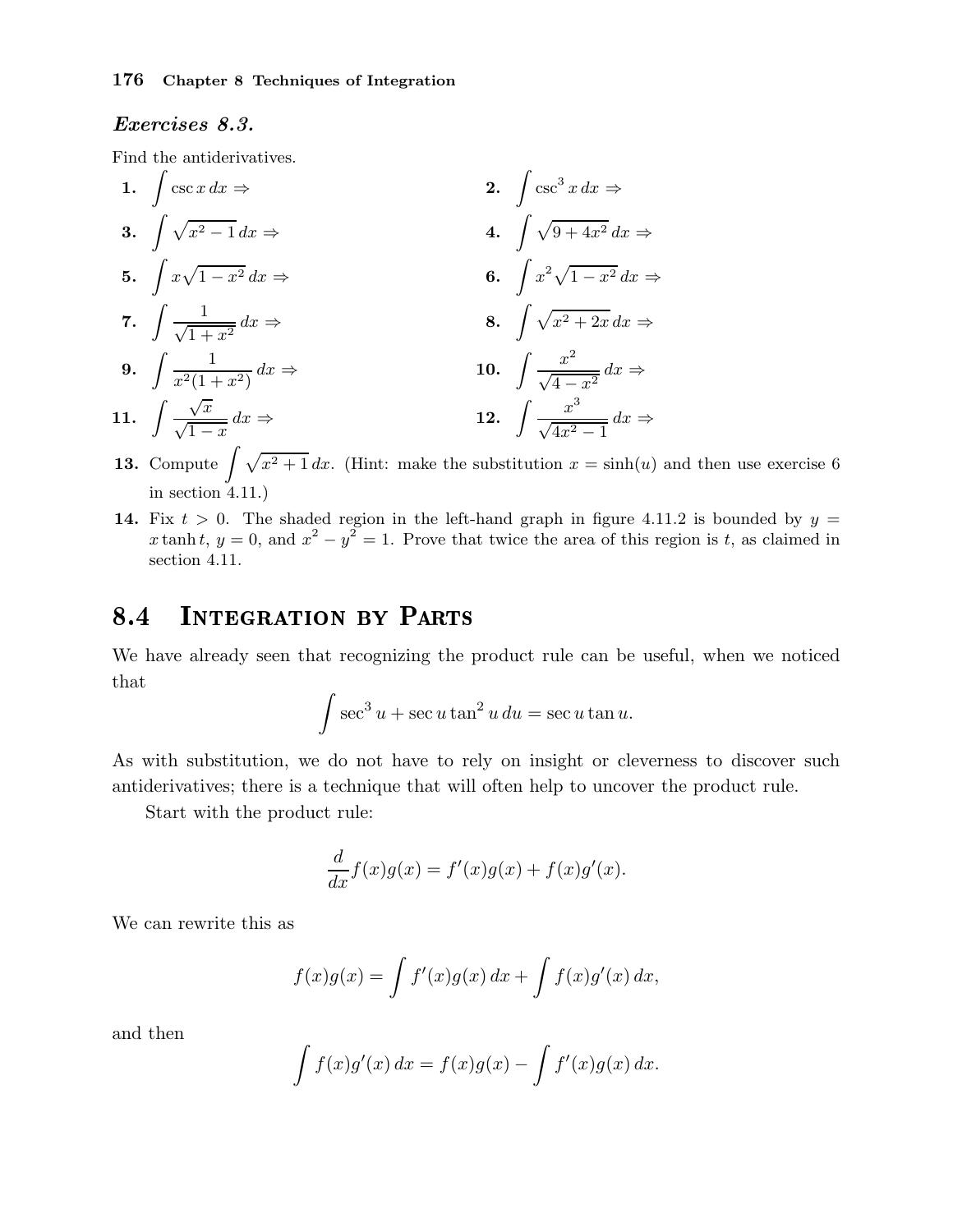This may not seem particularly useful at first glance, but it turns out that in many cases we have an integral of the form

$$
\int f(x)g'(x) \, dx
$$

but that

$$
\int f'(x)g(x) \, dx
$$

is easier. This technique for turning one integral into another is called integration by **parts**, and is usually written in more compact form. If we let  $u = f(x)$  and  $v = g(x)$  then  $du = f'(x) dx$  and  $dv = g'(x) dx$  and

$$
\int u\,dv = uv - \int v\,du.
$$

To use this technique we need to identify likely candidates for  $u = f(x)$  and  $dv = g'(x) dx$ .

**EXAMPLE 8.4.1** Evaluate  $\int x \ln x \, dx$ . Let  $u = \ln x$  so  $du = 1/x \, dx$ . Then we must let  $dv = x dx$  so  $v = x^2/2$  and

$$
\int x \ln x \, dx = \frac{x^2 \ln x}{2} - \int \frac{x^2}{2} \frac{1}{x} \, dx = \frac{x^2 \ln x}{2} - \int \frac{x}{2} \, dx = \frac{x^2 \ln x}{2} - \frac{x^2}{4} + C.
$$

**EXAMPLE 8.4.2** Evaluate  $\int x \sin x \, dx$ . Let  $u = x$  so  $du = dx$ . Then we must let  $dv = \sin x dx$  so  $v = -\cos x$  and

$$
\int x \sin x \, dx = -x \cos x - \int -\cos x \, dx = -x \cos x + \int \cos x \, dx = -x \cos x + \sin x + C.
$$

**EXAMPLE 8.4.3** Evaluate  $\int \sec^3 x \, dx$ . Of course we already know the answer to this, but we needed to be clever to discover it. Here we'll use the new technique to discover the antiderivative. Let  $u = \sec x$  and  $dv = \sec^2 x dx$ . Then  $du = \sec x \tan x dx$  and  $v = \tan x$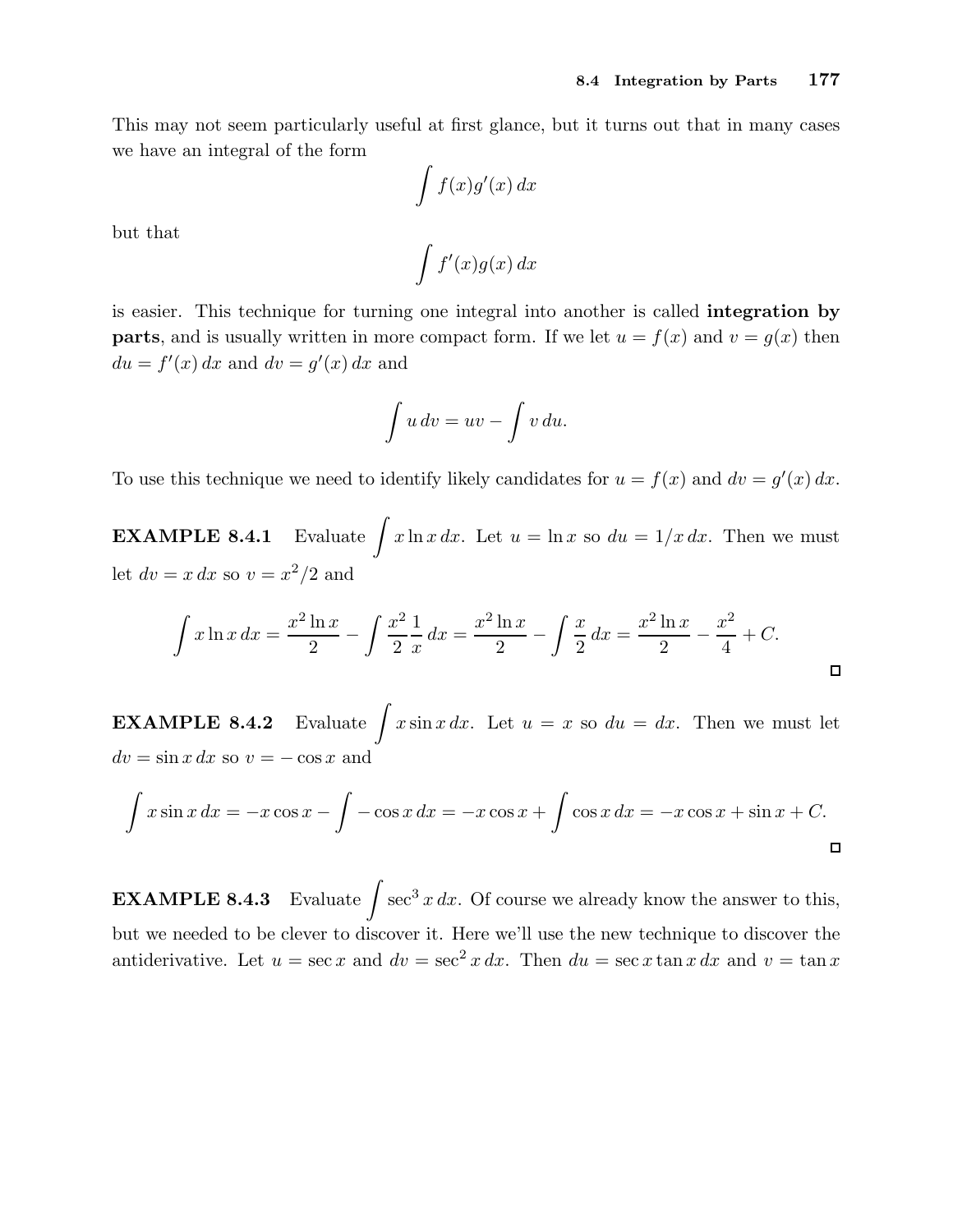and

$$
\int \sec^3 x \, dx = \sec x \tan x - \int \tan^2 x \sec x \, dx
$$

$$
= \sec x \tan x - \int (\sec^2 x - 1) \sec x \, dx
$$

$$
= \sec x \tan x - \int \sec^3 x \, dx + \int \sec x \, dx.
$$

At first this looks useless—we're right back to  $\int \sec^3 x \, dx$ . But looking more closely:

$$
\int \sec^3 x \, dx = \sec x \tan x - \int \sec^3 x \, dx + \int \sec x \, dx
$$

$$
\int \sec^3 x \, dx + \int \sec^3 x \, dx = \sec x \tan x + \int \sec x \, dx
$$

$$
2 \int \sec^3 x \, dx = \sec x \tan x + \int \sec x \, dx
$$

$$
\int \sec^3 x \, dx = \frac{\sec x \tan x}{2} + \frac{1}{2} \int \sec x \, dx
$$

$$
= \frac{\sec x \tan x}{2} + \frac{\ln|\sec x + \tan x|}{2} + C.
$$

 $\Box$ 

 $\Box$ 

**EXAMPLE 8.4.4** Evaluate  $\int x^2 \sin x \, dx$ . Let  $u = x^2$ ,  $dv = \sin x \, dx$ ; then  $du = 2x \, dx$ and  $v = -\cos x$ . Now  $\int x^2 \sin x \, dx = -x^2 \cos x + \int 2x \cos x \, dx$ . This is better than the original integral, but we need to do integration by parts again. Let  $u = 2x$ ,  $dv = \cos x dx$ ; then  $du = 2$  and  $v = \sin x$ , and

$$
\int x^2 \sin x \, dx = -x^2 \cos x + \int 2x \cos x \, dx
$$

$$
= -x^2 \cos x + 2x \sin x - \int 2 \sin x \, dx
$$

$$
= -x^2 \cos x + 2x \sin x + 2 \cos x + C.
$$

Such repeated use of integration by parts is fairly common, but it can be a bit tedious to accomplish, and it is easy to make errors, especially sign errors involving the subtraction in the formula. There is a nice tabular method to accomplish the calculation that minimizes the chance for error and speeds up the whole process. We illustrate with the previous example. Here is the table: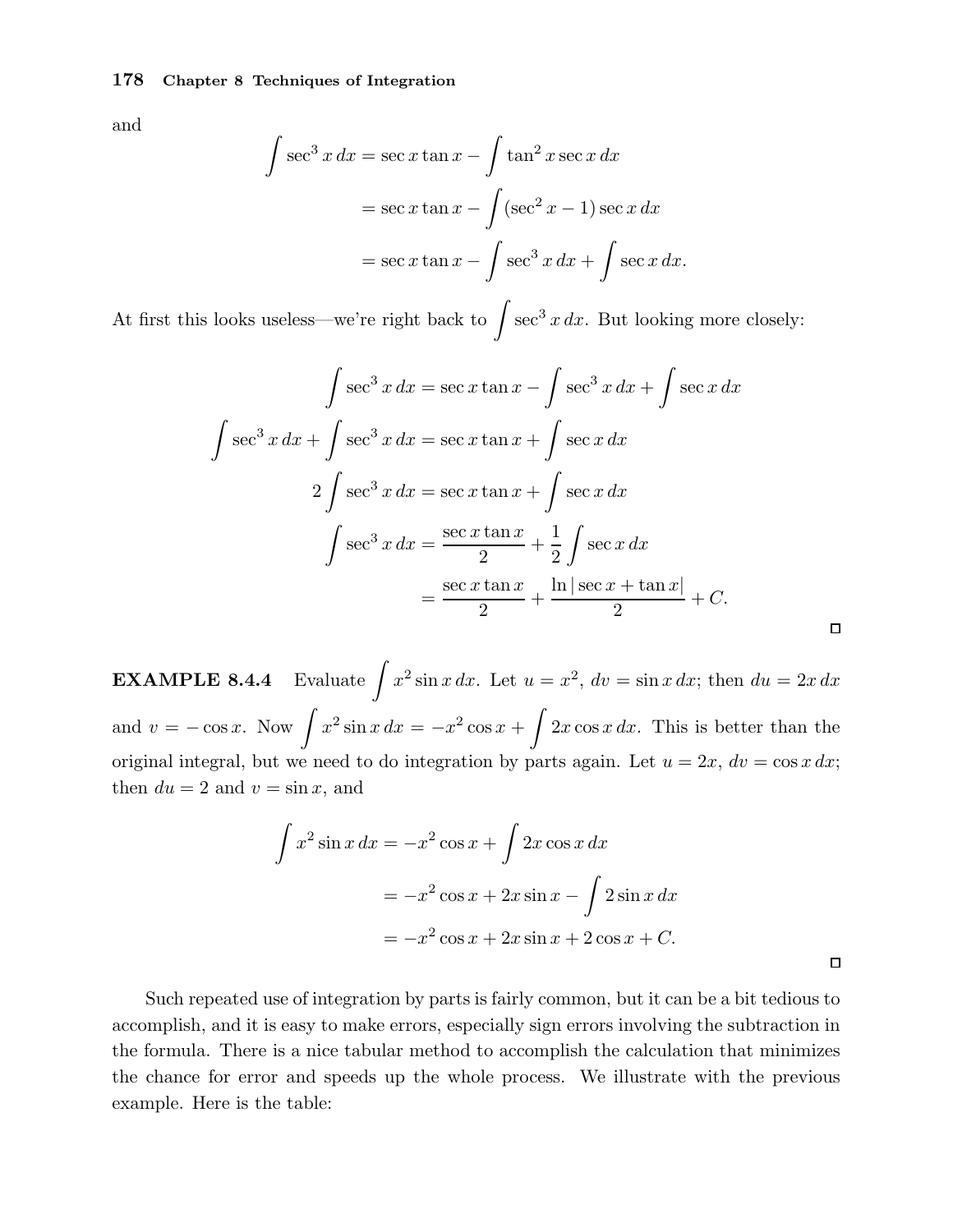| sign | $\boldsymbol{\mathit{u}}$ | dv        | <b>or</b> | $\boldsymbol{\mathit{u}}$ | dv        |
|------|---------------------------|-----------|-----------|---------------------------|-----------|
|      | $x^2$                     | $\sin x$  |           | $x^2$                     | $\sin x$  |
|      | 2x                        | $-\cos x$ |           | $-2x$                     | $-\cos x$ |
|      | 2                         | $-\sin x$ |           | $\overline{2}$            | $-\sin x$ |
|      |                           | $\cos x$  |           |                           | $\cos x$  |

To form the first table, we start with  $u$  at the top of the second column and repeatedly compute the derivative; starting with dv at the top of the third column, we repeatedly compute the antiderivative. In the first column, we place a "−" in every second row. To form the second table we combine the first and second columns by ignoring the boundary; if you do this by hand, you may simply start with two columns and add a "−" to every second row.

To compute with this second table we begin at the top. Multiply the first entry in column u by the second entry in column dv to get  $-x^2 \cos x$ , and add this to the integral of the product of the second entry in column  $u$  and second entry in column  $dv$ . This gives:

$$
-x^2\cos x + \int 2x\cos x \, dx,
$$

or exactly the result of the first application of integration by parts. Since this integral is not yet easy, we return to the table. Now we multiply twice on the diagonal,  $(x^2)(-\cos x)$ and  $(-2x)(-\sin x)$  and then once straight across,  $(2)(-\sin x)$ , and combine these as

$$
-x^2\cos x + 2x\sin x - \int 2\sin x \, dx,
$$

giving the same result as the second application of integration by parts. While this integral is easy, we may return yet once more to the table. Now multiply three times on the diagonal to get  $(x^2)(-\cos x)$ ,  $(-2x)(-\sin x)$ , and  $(2)(\cos x)$ , and once straight across,  $(0)(\cos x)$ . We combine these as before to get

$$
-x^{2}\cos x + 2x\sin x + 2\cos x + \int 0 dx = -x^{2}\cos x + 2x\sin x + 2\cos x + C.
$$

Typically we would fill in the table one line at a time, until the "straight across" multiplication gives an easy integral. If we can see that the u column will eventually become zero, we can instead fill in the whole table; computing the products as indicated will then give the entire integral, including the " $+C$ ", as above.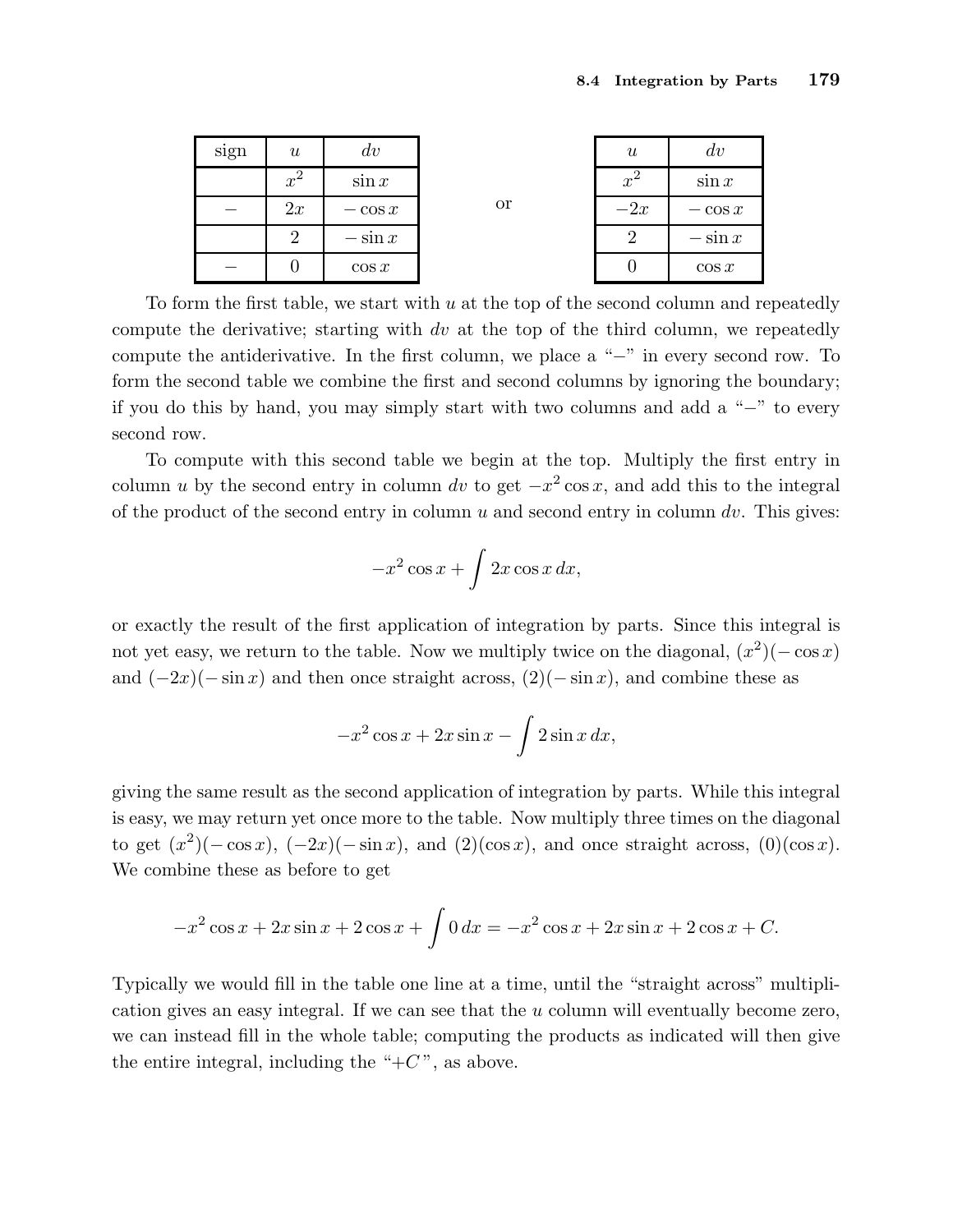## Exercises 8.4.

Find the antiderivatives.

1. 
$$
\int x \cos x \, dx \Rightarrow
$$
  
\n2.  $\int x^2 \cos x \, dx \Rightarrow$   
\n3.  $\int xe^x \, dx \Rightarrow$   
\n4.  $\int xe^{x^2} \, dx \Rightarrow$   
\n5.  $\int \sin^2 x \, dx \Rightarrow$   
\n6.  $\int \ln x \, dx \Rightarrow$   
\n7.  $\int x \arctan x \, dx \Rightarrow$   
\n8.  $\int x^3 \sin x \, dx \Rightarrow$   
\n9.  $\int x^3 \cos x \, dx \Rightarrow$   
\n10.  $\int x \sin^2 x \, dx \Rightarrow$   
\n11.  $\int x \sin x \cos x \, dx \Rightarrow$   
\n12.  $\int \arctan(\sqrt{x}) \, dx \Rightarrow$   
\n13.  $\int \sin(\sqrt{x}) \, dx \Rightarrow$   
\n14.  $\int \sec^2 x \csc^2 x \, dx \Rightarrow$ 

#### **RATIONAL FUNCTIONS** 8.5

A rational function is a fraction with polynomials in the numerator and denominator. For example,

$$
\frac{x^3}{x^2 + x - 6}, \qquad \frac{1}{(x - 3)^2}, \qquad \frac{x^2 + 1}{x^2 - 1},
$$

are all rational functions of  $x$ . There is a general technique called "partial fractions" that, in principle, allows us to integrate any rational function. The algebraic steps in the technique are rather cumbersome if the polynomial in the denominator has degree more than 2, and the technique requires that we factor the denominator, something that is not always possible. However, in practice one does not often run across rational functions with high degree polynomials in the denominator for which one has to find the antiderivative function. So we shall explain how to find the antiderivative of a rational function only when the denominator is a quadratic polynomial  $ax^2 + bx + c$ .

We should mention a special type of rational function that we already know how to integrate: If the denominator has the form  $(ax + b)^n$ , the substitution  $u = ax + b$  will always work. The denominator becomes  $u^n$ , and each x in the numerator is replaced by  $(u - b)/a$ , and  $dx = du/a$ . While it may be tedious to complete the integration if the numerator has high degree, it is merely a matter of algebra.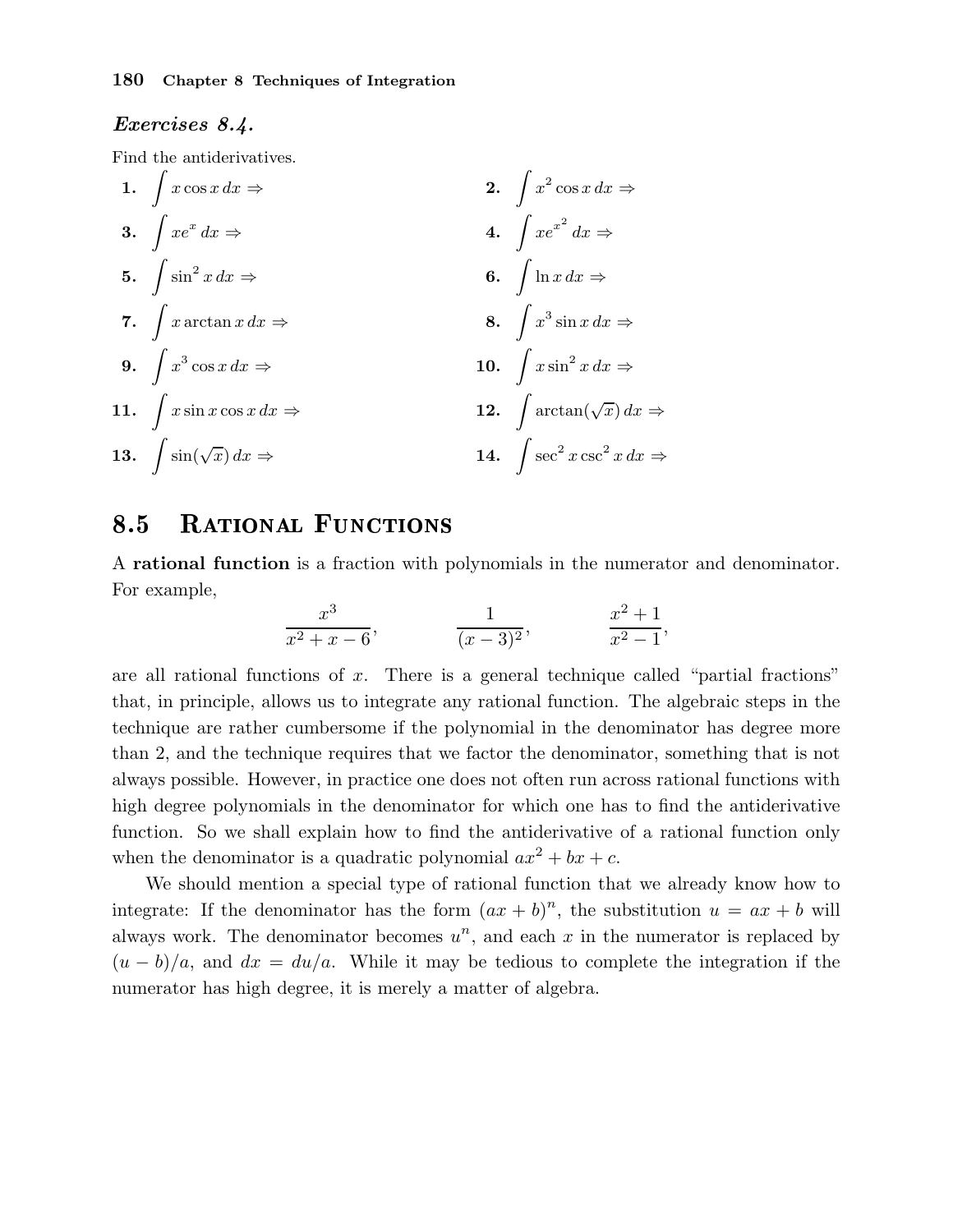**EXAMPLE 8.5.1** Find  $\int \frac{x^3}{(3-x^2)^3}$  $\frac{u}{(3-2x)^5}$  dx. Using the substitution  $u = 3 - 2x$  we get

$$
\int \frac{x^3}{(3-2x)^5} dx = \frac{1}{-2} \int \frac{\left(\frac{u-3}{-2}\right)^3}{u^5} du = \frac{1}{16} \int \frac{u^3 - 9u^2 + 27u - 27}{u^5} du
$$
  
\n
$$
= \frac{1}{16} \int u^{-2} - 9u^{-3} + 27u^{-4} - 27u^{-5} du
$$
  
\n
$$
= \frac{1}{16} \left(\frac{u^{-1}}{-1} - \frac{9u^{-2}}{-2} + \frac{27u^{-3}}{-3} - \frac{27u^{-4}}{-4}\right) + C
$$
  
\n
$$
= \frac{1}{16} \left(\frac{(3-2x)^{-1}}{-1} - \frac{9(3-2x)^{-2}}{-2} + \frac{27(3-2x)^{-3}}{-3} - \frac{27(3-2x)^{-4}}{-4}\right) + C
$$
  
\n
$$
= -\frac{1}{16(3-2x)} + \frac{9}{32(3-2x)^2} - \frac{9}{16(3-2x)^3} + \frac{27}{64(3-2x)^4} + C
$$

We now proceed to the case in which the denominator is a quadratic polynomial. We can always factor out the coefficient of  $x^2$  and put it outside the integral, so we can assume that the denominator has the form  $x^2 + bx + c$ . There are three possible cases, depending on how the quadratic factors: either  $x^2 + bx + c = (x - r)(x - s)$ ,  $x^2 + bx + c = (x - r)^2$ , or it doesn't factor. We can use the quadratic formula to decide which of these we have, and to factor the quadratic if it is possible.

**EXAMPLE 8.5.2** Determine whether  $x^2 + x + 1$  factors, and factor it if possible. The quadratic formula tells us that  $x^2 + x + 1 = 0$  when

$$
x = \frac{-1 \pm \sqrt{1 - 4}}{2}.
$$

Since there is no square root of  $-3$ , this quadratic does not factor.

**EXAMPLE 8.5.3** Determine whether  $x^2 - x - 1$  factors, and factor it if possible. The quadratic formula tells us that  $x^2 - x - 1 = 0$  when

$$
x = \frac{1 \pm \sqrt{1+4}}{2} = \frac{1 \pm \sqrt{5}}{2}.
$$

Therefore

$$
x^{2} - x - 1 = \left(x - \frac{1 + \sqrt{5}}{2}\right)\left(x - \frac{1 - \sqrt{5}}{2}\right).
$$

 $\Box$ 

 $\Box$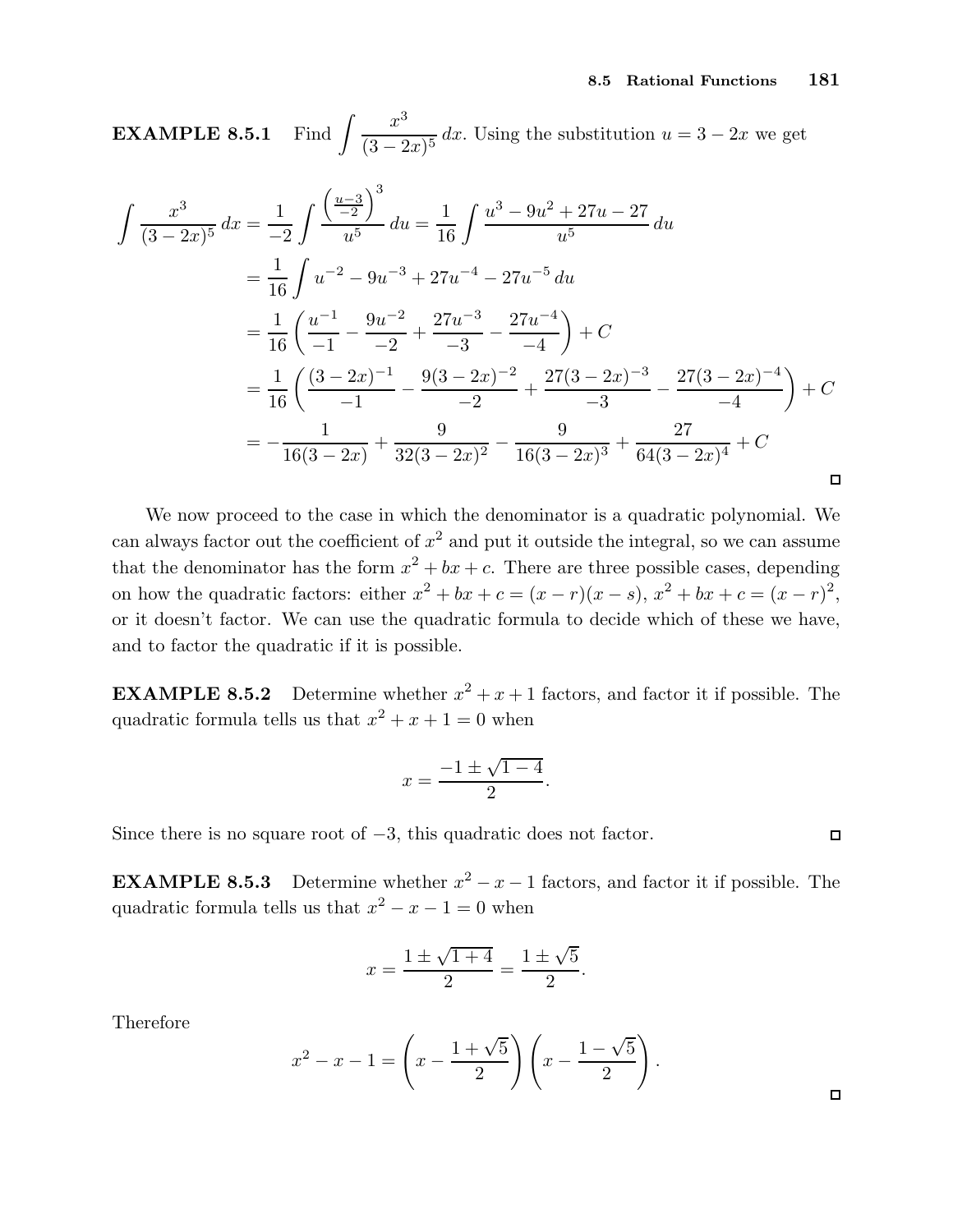If  $x^2 + bx + c = (x - r)^2$  then we have the special case we have already seen, that can be handled with a substitution. The other two cases require different approaches.

If  $x^2 + bx + c = (x - r)(x - s)$ , we have an integral of the form

$$
\int \frac{p(x)}{(x-r)(x-s)} dx
$$

where  $p(x)$  is a polynomial. The first step is to make sure that  $p(x)$  has degree less than 2.

**EXAMPLE 8.5.4** Rewrite  $\int \frac{x^3}{(x-2)^3}$  $\frac{d}{(x-2)(x+3)} dx$  in terms of an integral with a numerator that has degree less than 2. To do this we use long division of polynomials to discover that

$$
\frac{x^3}{(x-2)(x+3)} = \frac{x^3}{x^2+x-6} = x-1+\frac{7x-6}{x^2+x-6} = x-1+\frac{7x-6}{(x-2)(x+3)},
$$

so

$$
\int \frac{x^3}{(x-2)(x+3)} dx = \int x - 1 dx + \int \frac{7x - 6}{(x-2)(x+3)} dx.
$$

The first integral is easy, so only the second requires some work.

Now consider the following simple algebra of fractions:

$$
\frac{A}{x-r} + \frac{B}{x-s} = \frac{A(x-s) + B(x-r)}{(x-r)(x-s)} = \frac{(A+B)x - As - Br}{(x-r)(x-s)}
$$

That is, adding two fractions with constant numerator and denominators  $(x-r)$  and  $(x-s)$ produces a fraction with denominator  $(x - r)(x - s)$  and a polynomial of degree less than 2 for the numerator. We want to reverse this process: starting with a single fraction, we want to write it as a sum of two simpler fractions. An example should make it clear how to proceed.

**EXAMPLE 8.5.5** Evaluate  $\int \frac{x^3}{(x-2)(x+3)} dx$ . We start by writing  $\frac{7x-6}{(x-2)(x+3)}$ as the sum of two fractions. We want to end up with

$$
\frac{7x-6}{(x-2)(x+3)} = \frac{A}{x-2} + \frac{B}{x+3}.
$$

If we go ahead and add the fractions on the right hand side we get

$$
\frac{7x-6}{(x-2)(x+3)} = \frac{(A+B)x+3A-2B}{(x-2)(x+3)}.
$$

So all we need to do is find A and B so that  $7x - 6 = (A + B)x + 3A - 2B$ , which is to say, we need  $7 = A + B$  and  $-6 = 3A - 2B$ . This is a problem you've seen before: solve a

 $\Box$ 

.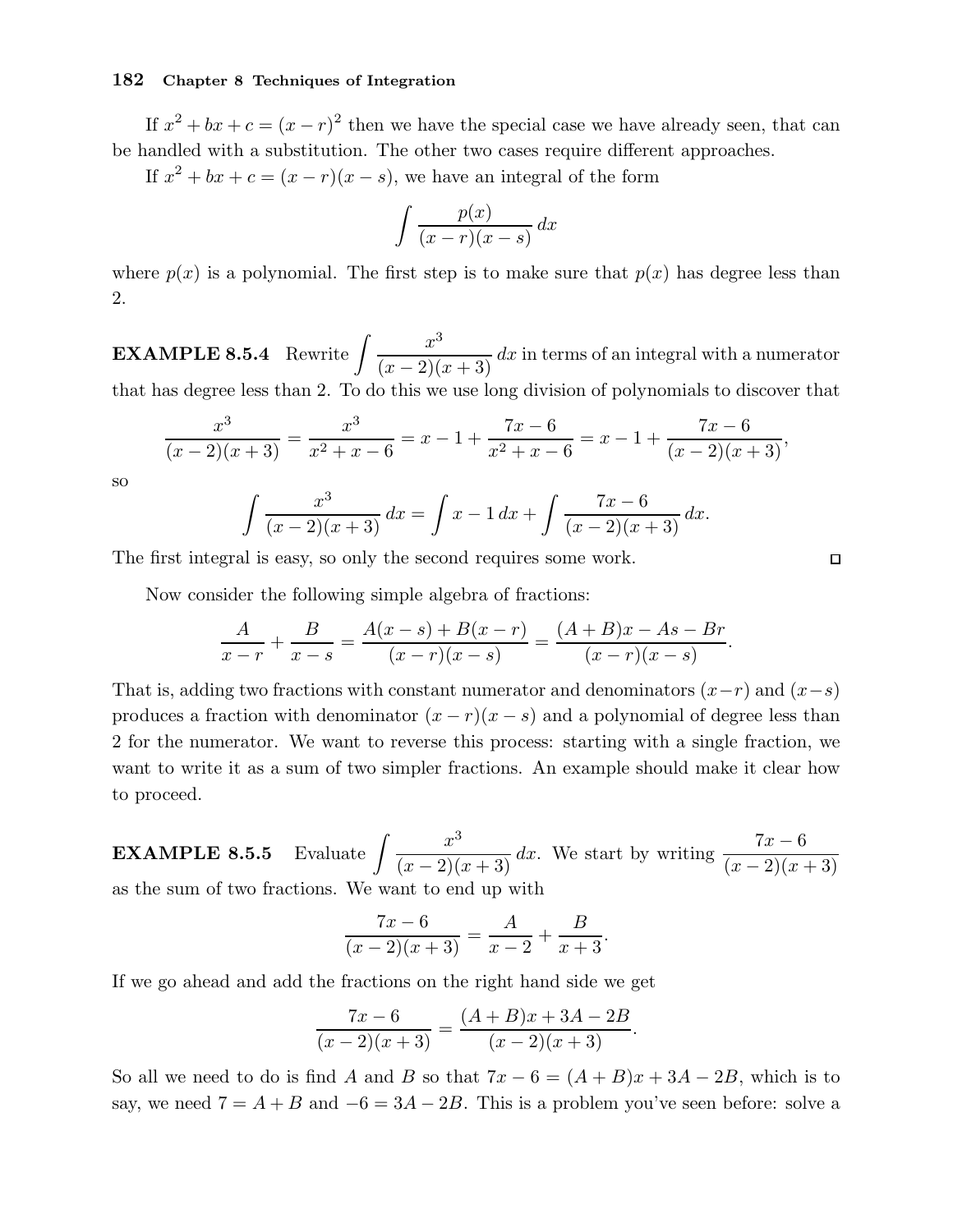system of two equations in two unknowns. There are many ways to proceed; here's one: If  $7 = A + B$  then  $B = 7 - A$  and so  $-6 = 3A - 2B = 3A - 2(7 - A) = 3A - 14 + 2A = 5A - 14$ . This is easy to solve for A:  $A = 8/5$ , and then  $B = 7 - A = 7 - 8/5 = 27/5$ . Thus

$$
\int \frac{7x-6}{(x-2)(x+3)} dx = \int \frac{8}{5} \frac{1}{x-2} + \frac{27}{5} \frac{1}{x+3} dx = \frac{8}{5} \ln|x-2| + \frac{27}{5} \ln|x+3| + C.
$$

The answer to the original problem is now

$$
\int \frac{x^3}{(x-2)(x+3)} dx = \int x - 1 dx + \int \frac{7x - 6}{(x-2)(x+3)} dx
$$
  
=  $\frac{x^2}{2} - x + \frac{8}{5} \ln|x-2| + \frac{27}{5} \ln|x+3| + C.$ 

Now suppose that  $x^2 + bx + c$  doesn't factor. Again we can use long division to ensure that the numerator has degree less than 2, then we complete the square.

EXAMPLE  $8.5.6$  $x + 1$  $\frac{x+2}{x^2+4x+8}$  dx. The quadratic denominator does not factor. We could complete the square and use a trigonometric substitution, but it is simpler to rearrange the integrand:

$$
\int \frac{x+1}{x^2+4x+8} dx = \int \frac{x+2}{x^2+4x+8} dx - \int \frac{1}{x^2+4x+8} dx.
$$

The first integral is an easy substitution problem, using  $u = x^2 + 4x + 8$ :

$$
\int \frac{x+2}{x^2+4x+8} dx = \frac{1}{2} \int \frac{du}{u} = \frac{1}{2} \ln|x^2+4x+8|.
$$

For the second integral we complete the square:

$$
x^{2} + 4x + 8 = (x + 2)^{2} + 4 = 4\left(\left(\frac{x + 2}{2}\right)^{2} + 1\right),
$$

making the integral

$$
\frac{1}{4} \int \frac{1}{\left(\frac{x+2}{2}\right)^2 + 1} dx.
$$

Using  $u =$  $x + 2$ 2 we get

$$
\frac{1}{4} \int \frac{1}{\left(\frac{x+2}{2}\right)^2 + 1} dx = \frac{1}{4} \int \frac{2}{u^2 + 1} du = \frac{1}{2} \arctan\left(\frac{x+2}{2}\right).
$$

The final answer is now

$$
\int \frac{x+1}{x^2+4x+8} dx = \frac{1}{2} \ln|x^2+4x+8| - \frac{1}{2} \arctan\left(\frac{x+2}{2}\right) + C.
$$

 $\Box$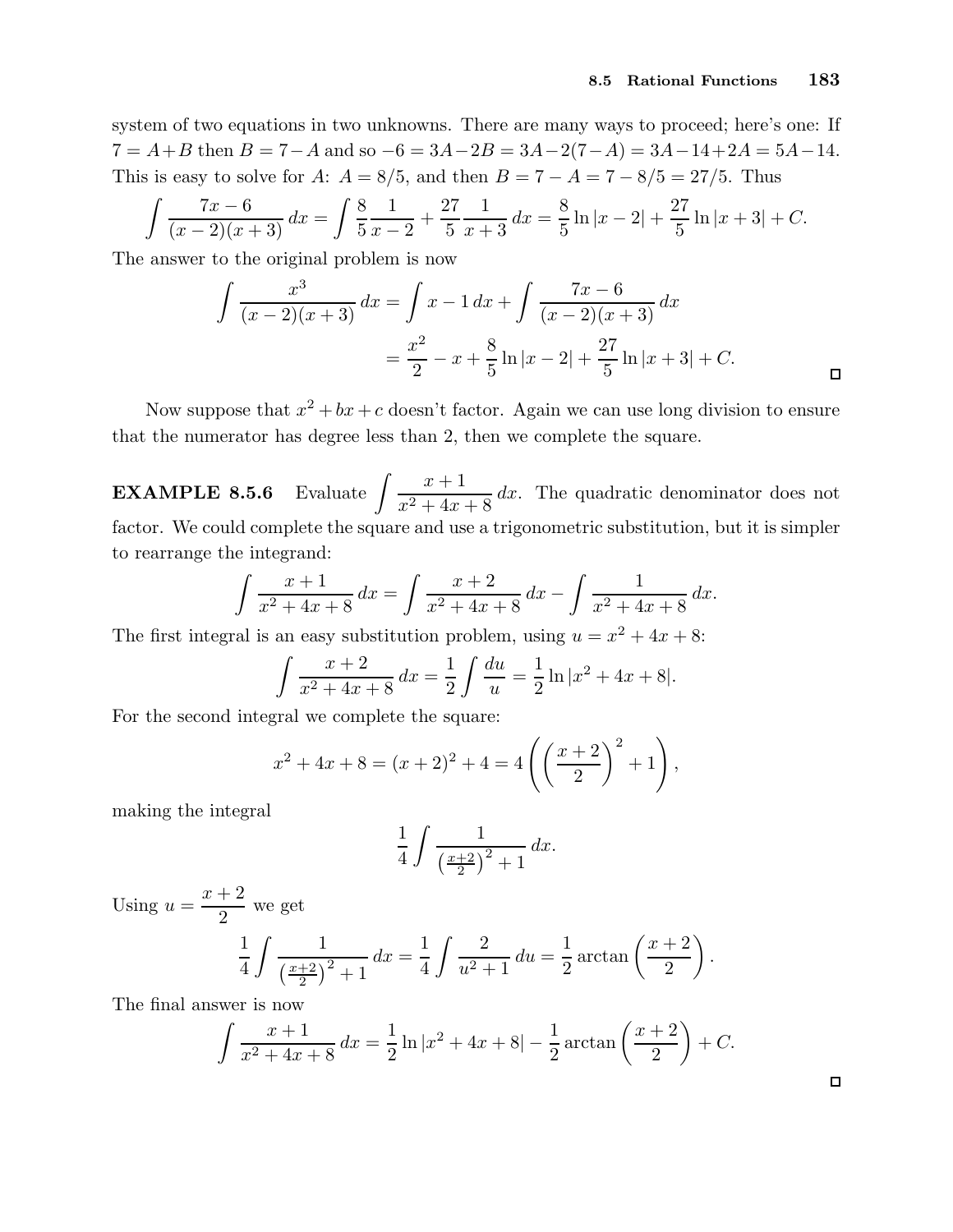## Exercises 8.5.

Find the antiderivatives.

1. 
$$
\int \frac{1}{4-x^2} dx \Rightarrow
$$
  
\n2.  $\int \frac{x^4}{4-x^2} dx \Rightarrow$   
\n3.  $\int \frac{1}{x^2 + 10x + 25} dx \Rightarrow$   
\n4.  $\int \frac{x^2}{4-x^2} dx \Rightarrow$   
\n5.  $\int \frac{x^4}{4+x^2} dx \Rightarrow$   
\n6.  $\int \frac{1}{x^2 + 10x + 29} dx \Rightarrow$   
\n7.  $\int \frac{x^3}{4+x^2} dx \Rightarrow$   
\n8.  $\int \frac{1}{x^2 + 10x + 21} dx \Rightarrow$   
\n9.  $\int \frac{1}{2x^2 - x - 3} dx \Rightarrow$   
\n10.  $\int \frac{1}{x^2 + 3x} dx \Rightarrow$ 

#### 8.6 NUMERICAL INTEGRATION

We have now seen some of the most generally useful methods for discovering antiderivatives, and there are others. Unfortunately, some functions have no simple antiderivatives; in such cases if the value of a definite integral is needed it will have to be approximated. We will see two methods that work reasonably well and yet are fairly simple; in some cases more sophisticated techniques will be needed.

Of course, we already know one way to approximate an integral: if we think of the integral as computing an area, we can add up the areas of some rectangles. While this is quite simple, it is usually the case that a large number of rectangles is needed to get acceptable accuracy. A similar approach is much better: we approximate the area under a curve over a small interval as the area of a trapezoid. In figure 8.6.1 we see an area under a curve approximated by rectangles and by trapezoids; it is apparent that the trapezoids give a substantially better approximation on each subinterval.



Figure 8.6.1 Approximating an area with rectangles and with trapezoids. (AP)

As with rectangles, we divide the interval into n equal subintervals of length  $\Delta x$ . A typical trapezoid is pictured in figure 8.6.2; it has area  $\frac{f(x_i) + f(x_{i+1})}{2}$ 2  $\Delta x$ . If we add up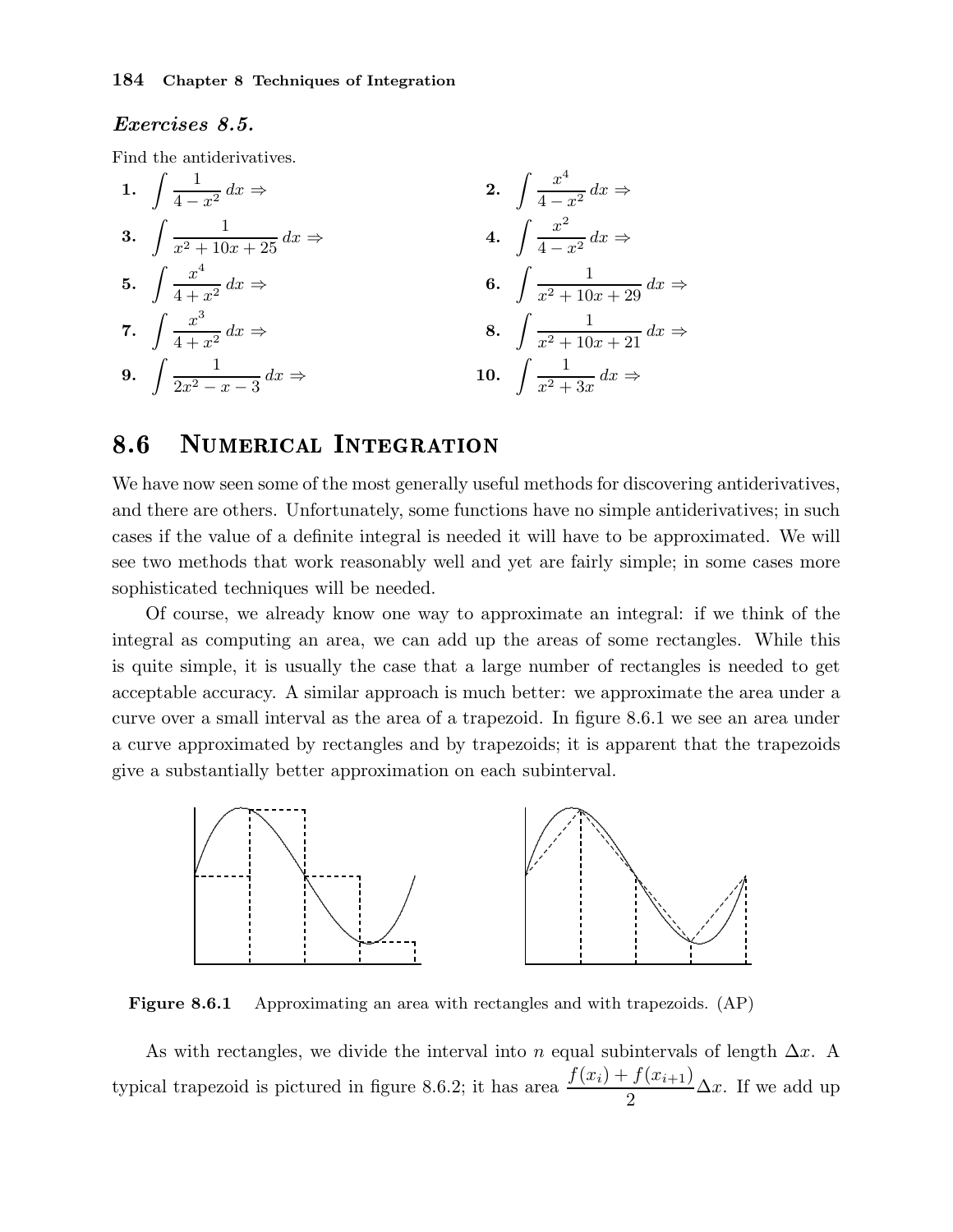the areas of all trapezoids we get

$$
\frac{f(x_0) + f(x_1)}{2} \Delta x + \frac{f(x_1) + f(x_2)}{2} \Delta x + \dots + \frac{f(x_{n-1}) + f(x_n)}{2} \Delta x =
$$

$$
\left(\frac{f(x_0)}{2} + f(x_1) + f(x_2) + \dots + f(x_{n-1}) + \frac{f(x_n)}{2}\right) \Delta x.
$$

This is usually known as the **Trapezoid Rule**. For a modest number of subintervals this is not too difficult to do with a calculator; a computer can easily do many subintervals.



Figure 8.6.2 A single trapezoid.

In practice, an approximation is useful only if we know how accurate it is; for example, we might need a particular value accurate to three decimal places. When we compute a particular approximation to an integral, the error is the difference between the approximation and the true value of the integral. For any approximation technique, we need an error estimate, a value that is guaranteed to be larger than the actual error. If A is an approximation and  $E$  is the associated error estimate, then we know that the true value of the integral is between  $A - E$  and  $A + E$ . In the case of our approximation of the integral, we want  $E = E(\Delta x)$  to be a function of  $\Delta x$  that gets small rapidly as  $\Delta x$  gets small. Fortunately, for many functions, there is such an error estimate associated with the trapezoid approximation.

**THEOREM 8.6.1** Suppose f has a second derivative  $f''$  everywhere on the interval [a, b], and  $|f''(x)| \leq M$  for all x in the interval. With  $\Delta x = (b-a)/n$ , an error estimate for the trapezoid approximation is

$$
E(\Delta x) = \frac{b-a}{12}M(\Delta x)^{2} = \frac{(b-a)^{3}}{12n^{2}}M.
$$

Let's see how we can use this.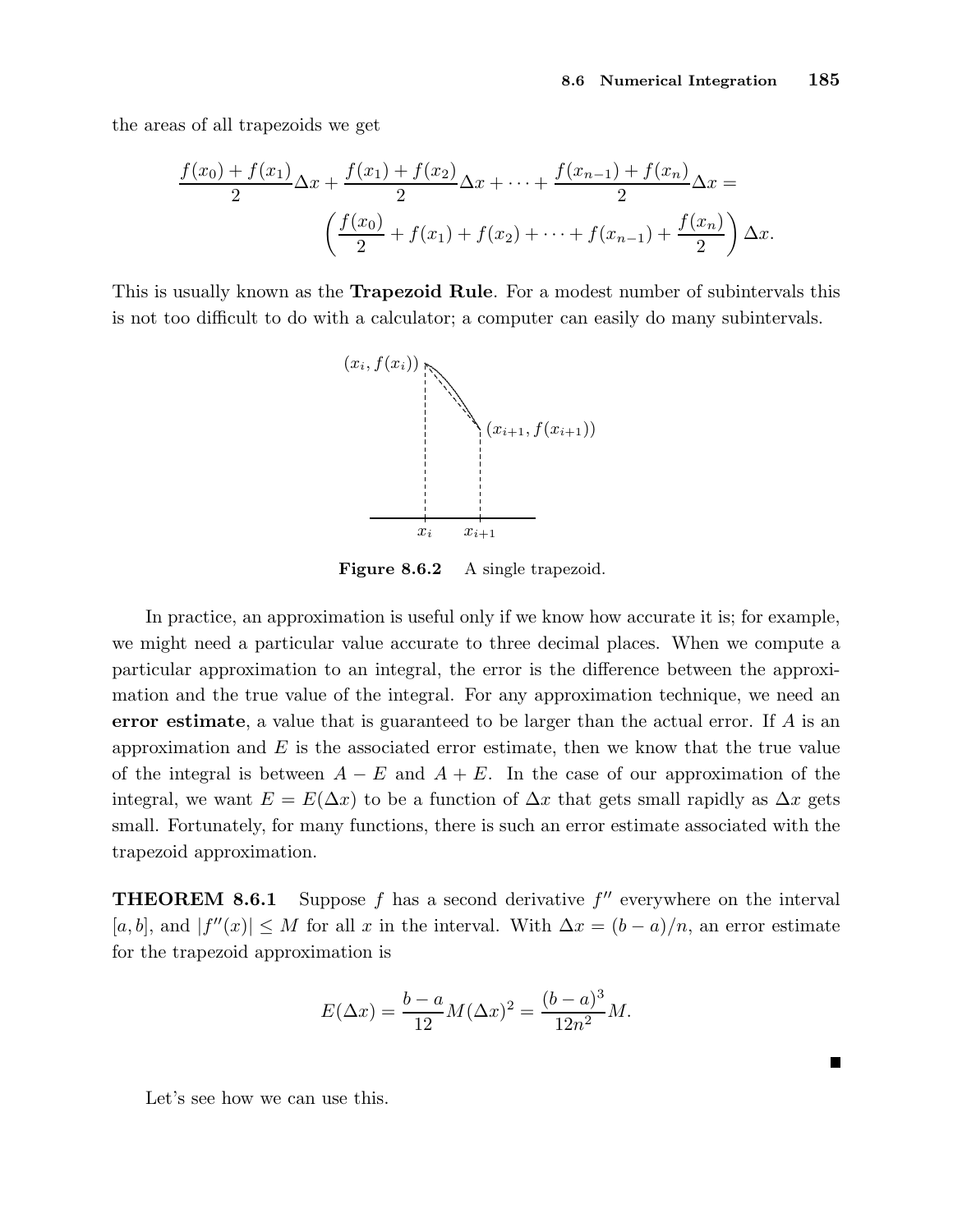**EXAMPLE 8.6.2** Approximate  $\int_1^1$ 0  $e^{-x^2}$  dx to two decimal places. The second derivative of  $f = e^{-x^2}$  is  $(4x^2 - 2)e^{-x^2}$ , and it is not hard to see that on [0, 1],  $|(4x^2 - 2)e^{-x^2}| \le 2$ . We begin by estimating the number of subintervals we are likely to need. To get two decimal places of accuracy, we will certainly need  $E(\Delta x) < 0.005$  or

$$
\frac{1}{12}(2)\frac{1}{n^2} < 0.005
$$
\n
$$
\frac{1}{6}(200) < n^2
$$
\n
$$
5.77 \approx \sqrt{\frac{100}{3}} < n
$$

With  $n = 6$ , the error estimate is thus  $1/6<sup>3</sup> < 0.0047$ . We compute the trapezoid approximation for six intervals:

$$
\left(\frac{f(0)}{2} + f(1/6) + f(2/6) + \dots + f(5/6) + \frac{f(1)}{2}\right) \frac{1}{6} \approx 0.74512.
$$

So the true value of the integral is between  $0.74512 - 0.0047 = 0.74042$  and  $0.74512 +$  $0.0047 = 0.74982$ . Unfortunately, the first rounds to 0.74 and the second rounds to 0.75, so we can't be sure of the correct value in the second decimal place; we need to pick a larger n. As it turns out, we need to go to  $n = 12$  to get two bounds that both round to the same value, which turns out to be 0.75. For comparison, using 12 rectangles to approximate the area gives 0.7727, which is considerably less accurate than the approximation using six trapezoids.

In practice it generally pays to start by requiring better than the maximum possible error; for example, we might have initially required  $E(\Delta x) < 0.001$ , or

$$
\frac{1}{12}(2)\frac{1}{n^2} < 0.001
$$
\n
$$
\frac{1}{6}(1000) < n^2
$$
\n
$$
12.91 \approx \sqrt{\frac{500}{3}} < n
$$

Had we immediately tried  $n = 13$  this would have given us the desired answer.

The trapezoid approximation works well, especially compared to rectangles, because the tops of the trapezoids form a reasonably good approximation to the curve when  $\Delta x$  is fairly small. We can extend this idea: what if we try to approximate the curve more closely,

 $\Box$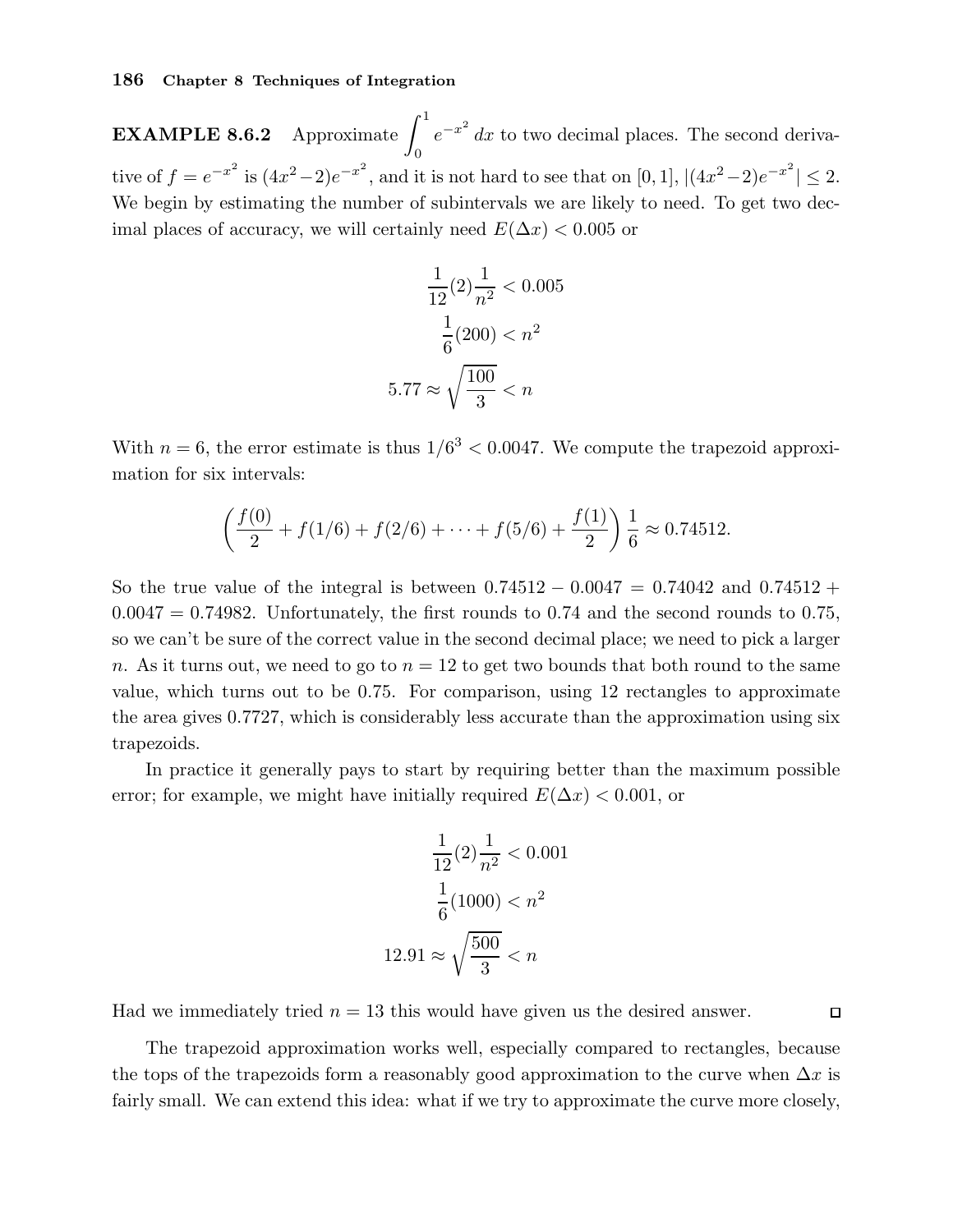by using something other than a straight line? The obvious candidate is a parabola: if we can approximate a short piece of the curve with a parabola with equation  $y = ax^2 + bx + c$ , we can easily compute the area under the parabola.

There are an infinite number of parabolas through any two given points, but only one through three given points. If we find a parabola through three consecutive points  $(x_i, f(x_i))$ ,  $(x_{i+1}, f(x_{i+1}))$ ,  $(x_{i+2}, f(x_{i+2}))$  on the curve, it should be quite close to the curve over the whole interval  $[x_i, x_{i+2}]$ , as in figure 8.6.3. If we divide the interval  $[a, b]$ into an even number of subintervals, we can then approximate the curve by a sequence of parabolas, each covering two of the subintervals. For this to be practical, we would like a simple formula for the area under one parabola, namely, the parabola through  $(x_i, f(x_i))$ ,  $(x_{i+1}, f(x_{i+1}))$ , and  $(x_{i+2}, f(x_{i+2}))$ . That is, we should attempt to write down the parabola  $y = ax^2 + bx + c$  through these points and then integrate it, and hope that the result is fairly simple. Although the algebra involved is messy, this turns out to be possible. The algebra is well within the capability of a good computer algebra system like Sage, so we will present the result without all of the algebra; you can see how to do it in this Sage worksheet.

To find the parabola, we solve these three equations for  $a, b$ , and  $c$ :

$$
f(x_i) = a(x_{i+1} - \Delta x)^2 + b(x_{i+1} - \Delta x) + c
$$

$$
f(x_{i+1}) = a(x_{i+1})^2 + b(x_{i+1}) + c
$$

$$
f(x_{i+2}) = a(x_{i+1} + \Delta x)^2 + b(x_{i+1} + \Delta x) + c
$$

Not surprisingly, the solutions turn out to be quite messy. Nevertheless, Sage can easily compute and simplify the integral to get

$$
\int_{x_{i+1}-\Delta x}^{x_{i+1}+\Delta x} ax^2 + bx + c \, dx = \frac{\Delta x}{3} (f(x_i) + 4f(x_{i+1}) + f(x_{i+2})).
$$

Now the sum of the areas under all parabolas is

$$
\frac{\Delta x}{3}(f(x_0) + 4f(x_1) + f(x_2) + f(x_2) + 4f(x_3) + f(x_4) + \dots + f(x_{n-2}) + 4f(x_{n-1}) + f(x_n)) =
$$
  

$$
\frac{\Delta x}{3}(f(x_0) + 4f(x_1) + 2f(x_2) + 4f(x_3) + 2f(x_4) + \dots + 2f(x_{n-2}) + 4f(x_{n-1}) + f(x_n)).
$$

This is just slightly more complicated than the formula for trapezoids; we need to remember the alternating 2 and 4 coefficients; note that  $n$  must be even for this to make sense. This approximation technique is referred to as Simpson's Rule.

As with the trapezoid method, this is useful only with an error estimate: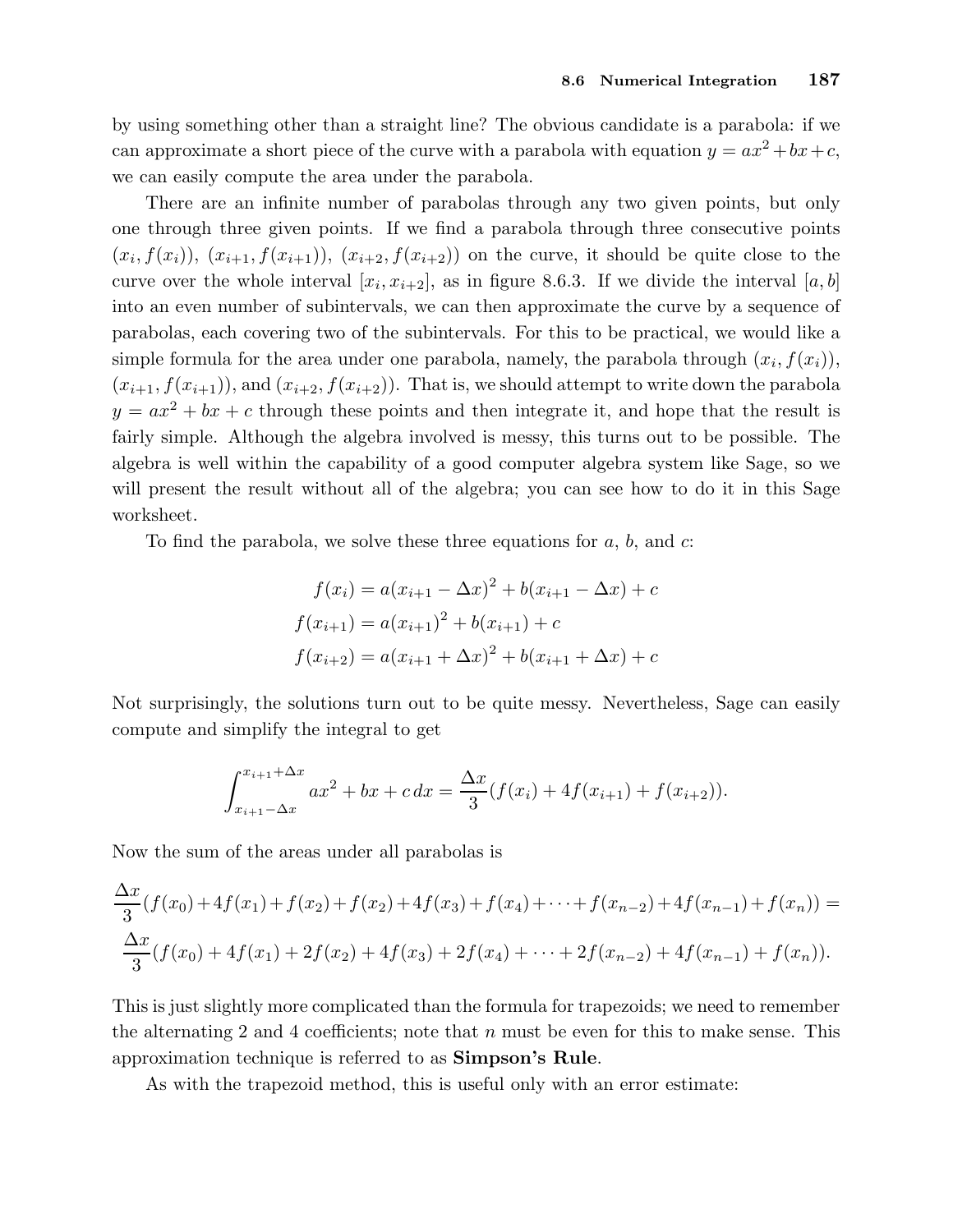

Figure 8.6.3 A parabola (dashed) approximating a curve (solid). (AP)

**THEOREM 8.6.3** Suppose f has a fourth derivative  $f^{(4)}$  everywhere on the interval [a, b], and  $|f^{(4)}(x)| \leq M$  for all x in the interval. With  $\Delta x = (b - a)/n$ , an error estimate for Simpson's approximation is

$$
E(\Delta x) = \frac{b-a}{180} M (\Delta x)^4 = \frac{(b-a)^5}{180n^4} M.
$$

 $\blacksquare$ 

**EXAMPLE 8.6.4** Let us again approximate  $\int_1^1$ 0  $e^{-x^2}$  dx to two decimal places. The fourth derivative of  $f = e^{-x^2}$  is  $(16x^2 - 48x^2 + 12)e^{-x^2}$ ; on [0, 1] this is at most 12 in absolute value. We begin by estimating the number of subintervals we are likely to need. To get two decimal places of accuracy, we will certainly need  $E(\Delta x) < 0.005$ , but taking a cue from our earlier example, let's require  $E(\Delta x) < 0.001$ :

$$
\frac{1}{180}(12)\frac{1}{n^4} < 0.001
$$
\n
$$
\frac{200}{3} < n^4
$$
\n
$$
2.86 \approx \sqrt[4]{\frac{200}{3}} < n
$$

So we try  $n = 4$ , since we need an even number of subintervals. Then the error estimate is  $12/180/4^4 < 0.0003$  and the approximation is

$$
(f(0) + 4f(1/4) + 2f(1/2) + 4f(3/4) + f(1))\frac{1}{3 \cdot 4} \approx 0.746855.
$$

So the true value of the integral is between  $0.746855 - 0.0003 = 0.746555$  and  $0.746855 +$  $0.0003 = 0.7471555$ , both of which round to 0.75.  $\Box$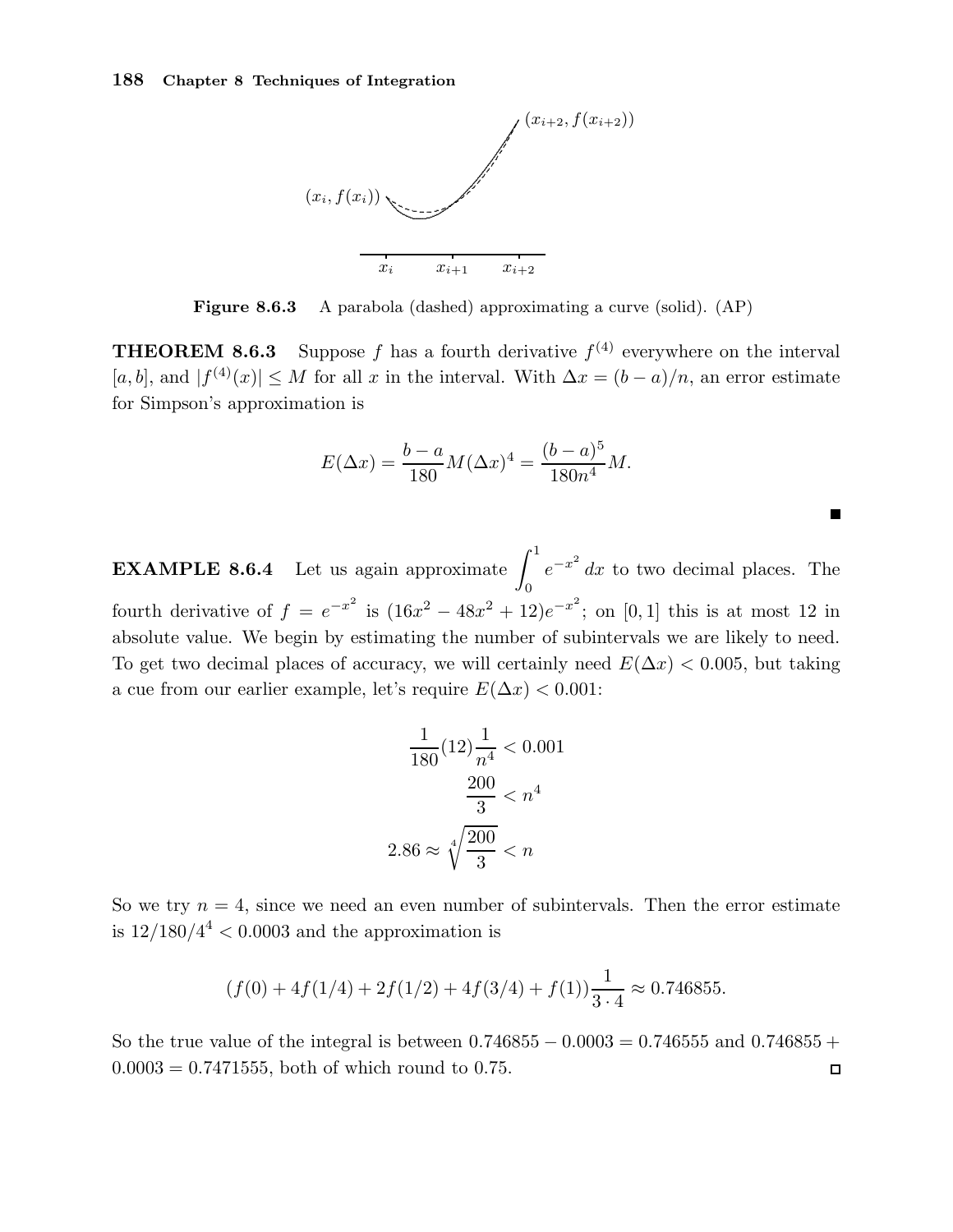## Exercises 8.6.

In the following problems, compute the trapezoid and Simpson approximations using 4 subintervals, and compute the error estimate for each. (Finding the maximum values of the second and fourth derivatives can be challenging for some of these; you may use a graphing calculator or computer software to estimate the maximum values.) If you have access to Sage or similar software, approximate each integral to two decimal places. You can use this Sage worksheet to get started.

1. 
$$
\int_{1}^{3} x \, dx \Rightarrow
$$
\n2. 
$$
\int_{0}^{3} x^{2} \, dx \Rightarrow
$$
\n3. 
$$
\int_{2}^{4} x^{3} \, dx \Rightarrow
$$
\n4. 
$$
\int_{1}^{3} \frac{1}{x} \, dx \Rightarrow
$$
\n5. 
$$
\int_{1}^{2} \frac{1}{1+x^{2}} \, dx \Rightarrow
$$
\n6. 
$$
\int_{0}^{1} x \sqrt{1+x} \, dx \Rightarrow
$$
\n7. 
$$
\int_{1}^{5} \frac{x}{1+x} \, dx \Rightarrow
$$
\n8. 
$$
\int_{0}^{1} \sqrt{x^{3}+1} \, dx \Rightarrow
$$
\n9. 
$$
\int_{0}^{1} \sqrt{x^{4}+1} \, dx \Rightarrow
$$
\n10. 
$$
\int_{1}^{4} \sqrt{1+1/x} \, dx \Rightarrow
$$

11. Using Simpson's rule on a parabola  $f(x)$ , even with just two subintervals, gives the exact value of the integral, because the parabolas used to approximate  $f$  will be  $f$  itself. Remarkably, Simpson's rule also computes the integral of a cubic function  $f(x) = ax^3 + bx^2 + cx + d$ exactly. Show this is true by showing that

$$
\int_{x_0}^{x_2} f(x) dx = \frac{x_2 - x_0}{3 \cdot 2} (f(x_0) + 4f((x_0 + x_2)/2) + f(x_2)).
$$

Note that the right hand side of this equation is exactly the Simpson approximation for the cubic. This does require a bit of messy algebra, so you may prefer to use Sage.

#### 8.7 ADDITIONAL EXERCISES

These problems require the techniques of this chapter, and are in no particular order. Some problems may be done in more than one way.

1. 
$$
\int (t+4)^3 dt \Rightarrow
$$
  
\n2.  $\int t(t^2-9)^{3/2} dt \Rightarrow$   
\n3.  $\int (e^{t^2} + 16)te^{t^2} dt \Rightarrow$   
\n4.  $\int \sin t \cos 2t dt \Rightarrow$   
\n5.  $\int \tan t \sec^2 t dt \Rightarrow$   
\n6.  $\int \frac{2t+1}{t^2+t+3} dt \Rightarrow$   
\n7.  $\int \frac{1}{t(t^2-4)} dt \Rightarrow$   
\n8.  $\int \frac{1}{(25-t^2)^{3/2}} dt \Rightarrow$   
\n9.  $\int \frac{\cos 3t}{\sqrt{\sin 3t}} dt \Rightarrow$   
\n10.  $\int t \sec^2 t dt \Rightarrow$   
\n11.  $\int \frac{e^t}{\sqrt{e^t+1}} dt \Rightarrow$   
\n12.  $\int \cos^4 t dt \Rightarrow$